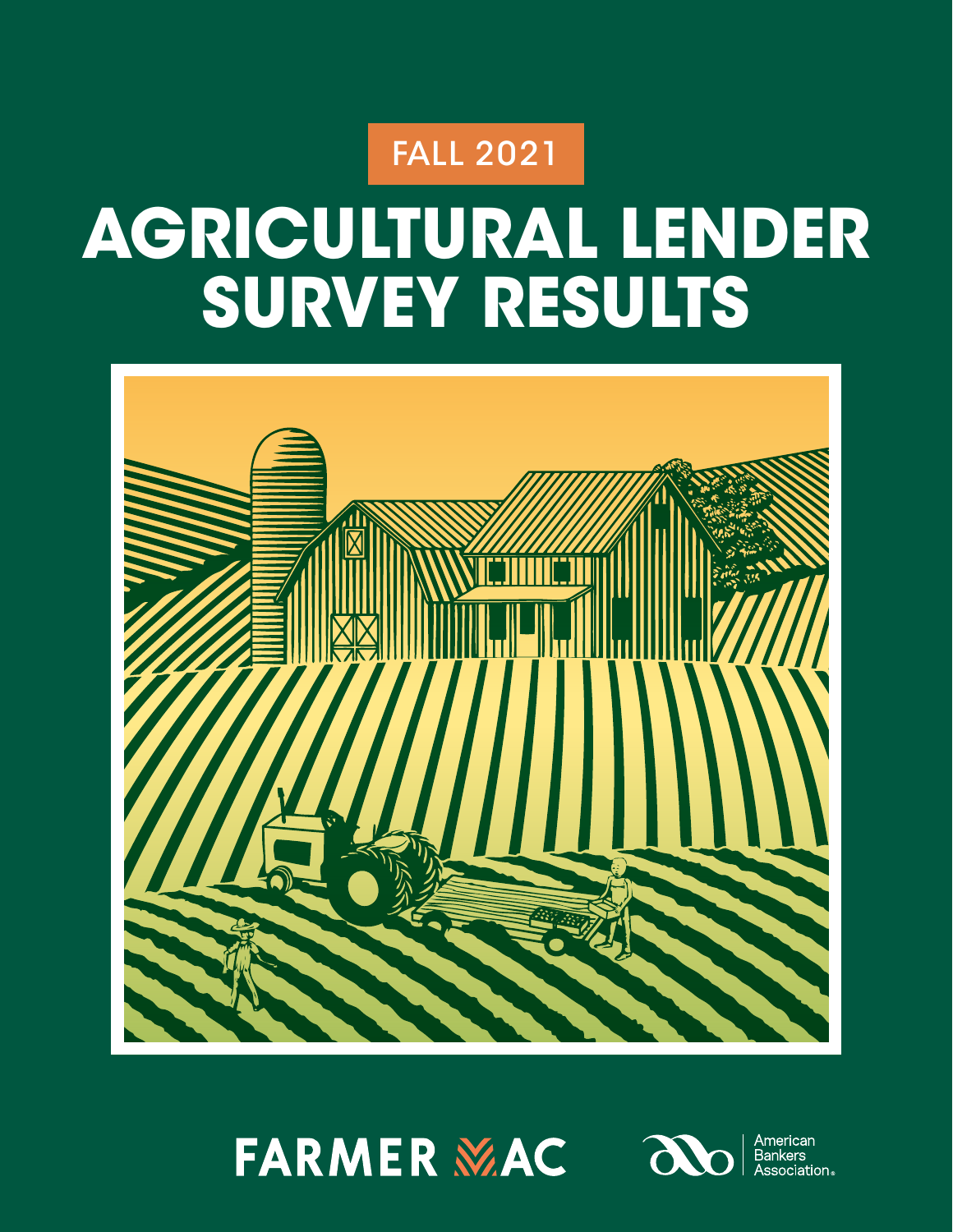# **Contents**

| Farm Income and Profitability  4 |
|----------------------------------|
|                                  |
|                                  |
|                                  |
|                                  |
|                                  |
| Interest Rate Environment  17    |
| About the Survey Respondents  19 |
|                                  |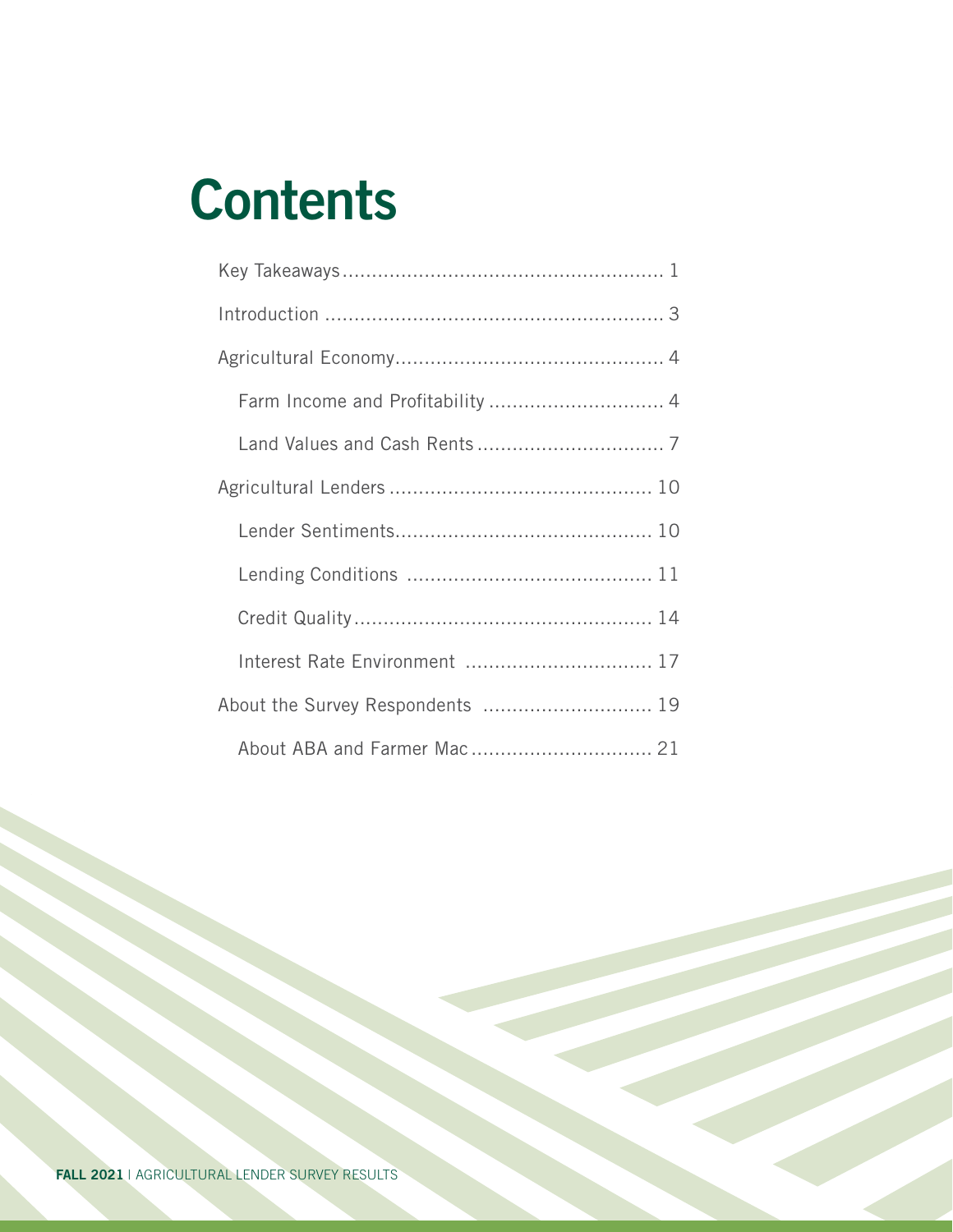# Key Takeaways

- Profitability expectations For the first time in the history of the ABA/Farmer Mac Agricultural Lender Survey, a majority of ag lenders (69.7%) reported that overall farm profitability increased in the prior year. This was thanks largely to government support, which lenders estimate accounted for 38% of borrowers' net income. This corresponds with a major decline in the number of ag lenders that reported overall profitability decreased, from 79.2% in 2020 to 8.9% in 2021. Lenders expect some deterioration in conditions next year, with 29.7% projecting a decline in farm profitability in the next 12 months.
- **Top concerns for producers** Lenders cited inflationary pressure (newly added as an option this year) as the No. 1 concern for producers. Liquidity and farm income, the top two concerns in the last few years, fell one spot in the rankings each, to second and third producer concerns, respectively. Lenders were more concerned about weather and farm labor cost or availability in 2021 and less concerned about total leverage.
- Top concerns for lenders Competition with other lenders became the greatest overall concern facing lenders in 2021 (up from the second-highest concern in 2020), though weak loan demand (the second-greatest overall concern) was the most common No. 1 concern for survey respondents. Concerns about credit quality and ag loan deterioration fell from the top concern in 2020 to the fourth highest concern this year.
- **Sector concerns** Survey respondents expressed the most concern for the dairy, beef cattle, and grain sectors, though concerns declined over the year and lessened somewhat for beef cattle and grains. Lenders reported sustained interest from borrowers in hemp and alternative energy financing; however, this was reported only among a small subset of borrowers (3.0% and 3.8% of customers inquired about hemp and alternative energy, respectively).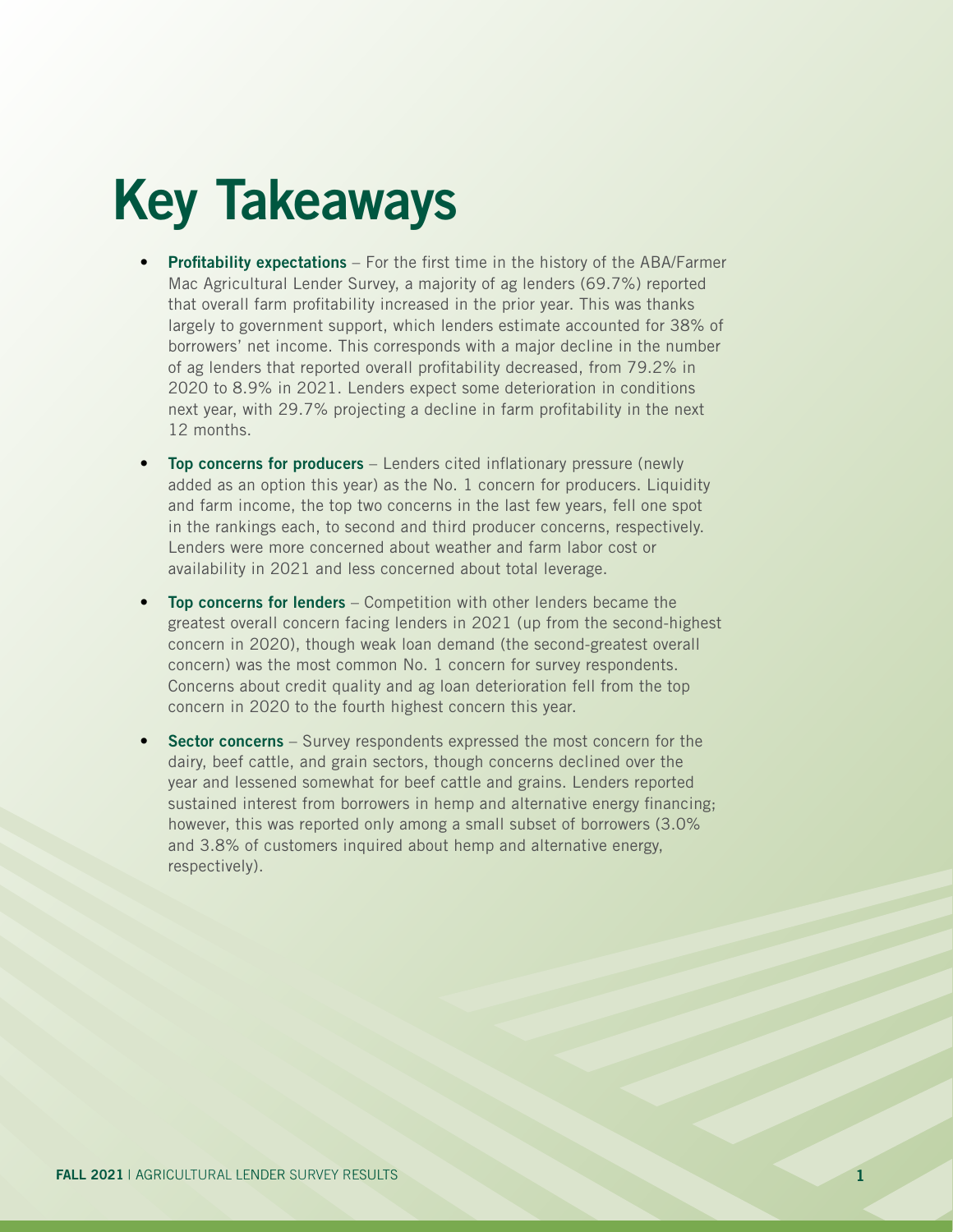- Economic Downturn Lenders ranked a slow or stagnating economic recovery low on their list of concerns facing borrowers. This was likely due to robust government support through 2021. More than 7 in 10 borrowers reported an increase in reliance on government payments in 2021, and only 28.7% expect that to decline next year. Nearly 80% of ag customers have inquired about Paycheck Protection Program (PPP) loans since April 2020. Customers also inquired about the federal Coronavirus Food Assistance Program or Market Facilitation Program (40.6%), USDA crop insurance programs (34.6%), and Economic Injury Disaster Loan support (28.6%). Without these programs, respondents estimate that 16.2% of borrowers would have defaulted.
- Credit quality Survey respondents reported lower ag loan delinquencies and charge-off rates in 2021 across all regions. Most regions expect delinquencies and charge-offs to remain low heading into 2022, while lenders in the West forsee credit quality deterioration.
- Loan Demand Survey results indicate that the demand for loans secured by farmland increased in 2021, though to a lesser extent than in 2020, while demand for agricultural production loans decreased. Respondents anticipate loan demand for both categories will increase over the next 12 months.
- **Land value and cash rent expectations**  $-$  Eight in 10 lenders say land values increased in 2021, and 61.7% expect this trend to continue over the next 12 months — a sentiment shared across all regions. Over half of lenders (55.6%) reported cash rental rate increases on average quality farmland in 2021, up from only 4.6% in 2020. Lenders believe that average quality farmland and cash rents are overvalued (38.4% and 22.1%, respectively), more so in the Corn Belt and Western states.
- Approval rate Lenders reported an average agricultural loan application approval rate for new loans of 76.9% in the 12 months leading up to August 2021, and expect the approval rate for renewal requests to be close to 90% in the next 12 months.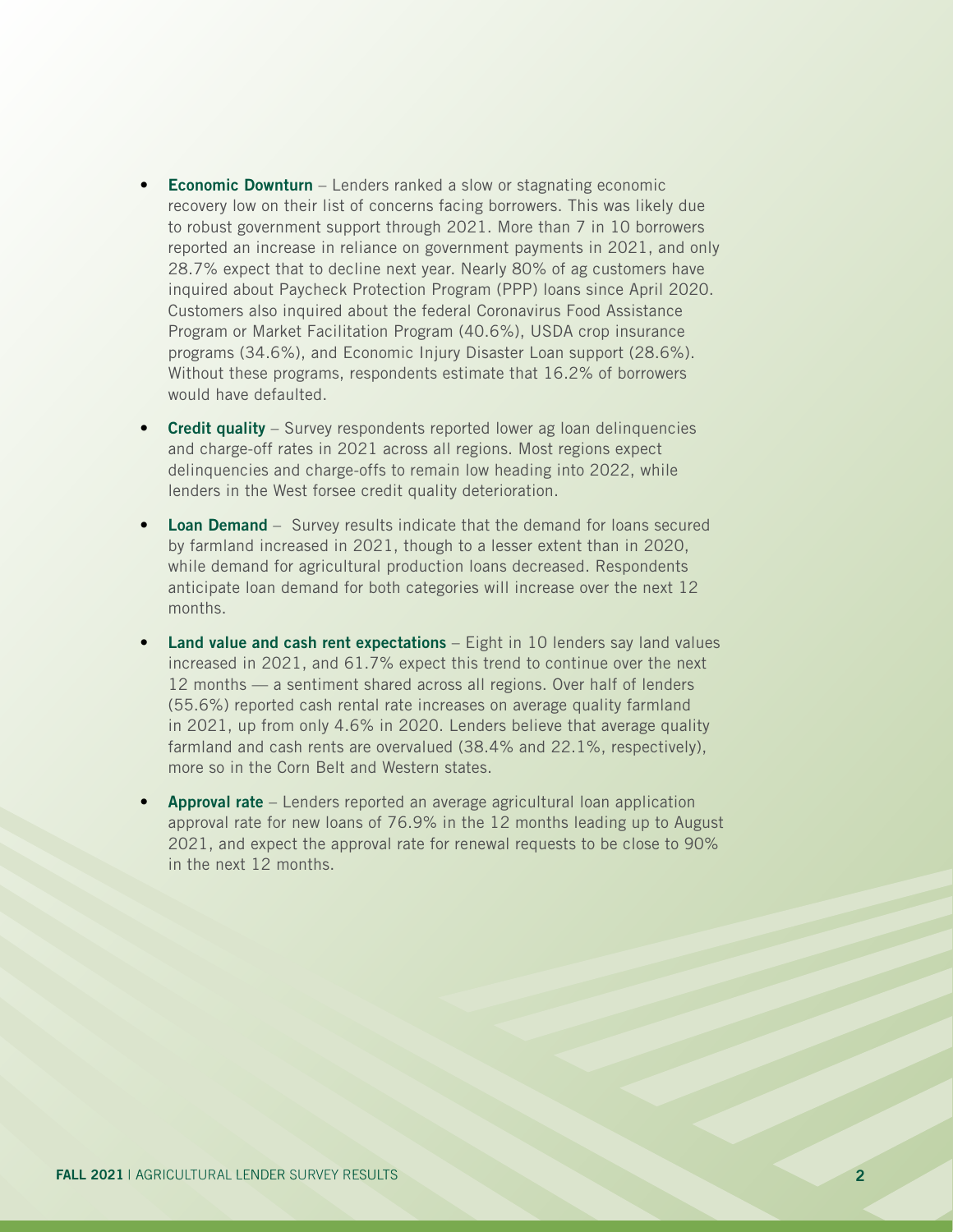# Introduction

Agricultural lenders can provide a unique outlook on circumstances in the farm economy. Farmers and farm businesses that use short- or long-term financing are routinely required to present financial updates to their loan officers, giving lenders a distinct opportunity to evaluate local farm economy conditions. These insights are particularly valuable during times of transition when the agriculture sector is cycling through economic troughs and peaks and times of uncertainty such as the COVID-19 pandemic and resulting economic downturn.

In December 2016, the American Bankers Association (ABA) and Farmer Mac collaborated on their first joint survey of agricultural lenders to gauge overall industry sentiment on the farm economy, expectations on land values, prospects for the coming year, and issues facing the broader economy. This collaboration has continued every year since its inception. These joint studies expand upon data collected by Farmer Mac from 2014 through 2016.

The survey was distributed via email between July 27 and September 10, 2021. More than 450 loan officers, managers, and executives responded to the questionnaire. Responses represent a range of institutions by size — from less than \$50 million in assets to more than \$5 billion — and by geography. This analysis breaks down results by general agricultural economic insights and by factors affecting lending institutions. The report concludes with a broader description of the respondent demographics.



# Respondent Size and Primary Market Region

Source: ABA-Farmer Mac Agricultural Lenders Survey August 2021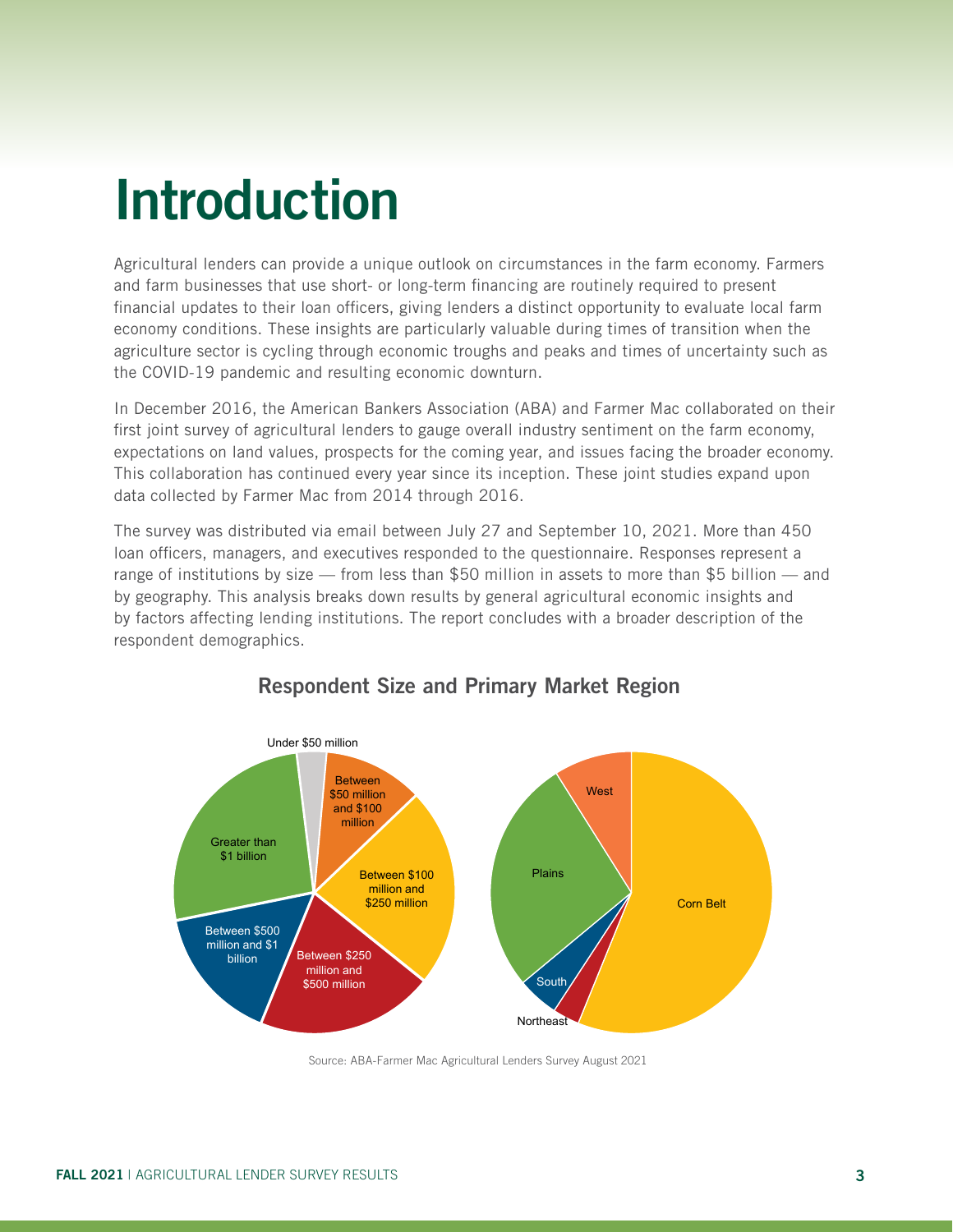# Agricultural Economy

### Farm Income and Profitability

Over the past 12 months, lenders and producers have seen a turnaround in the agricultural economy unlike any year in recent memory. Cash grain producers started the last crop marketing year just off five-year price lows and went on to see prices elevated near supercycle levels. Animal protein producers saw more volatility in pricing, but commodities like dairy milk and hogs also had periods of high prices. Combined with spillover payments from ad hoc government programs in 2020, the USDA's Economic Research Service forecasts that 2021 sector net cash income will be at its highest level since 2014.

This environment appears to have changed what agricultural lenders view as their borrowers' top concerns. In prior years, lenders have been most focused on issues related to borrowerspecific immediate risks to repayment, such as liquidity or farm income. While these risks remain paramount, many lenders are giving more thought to production-related risks, such as weather and farm expenses. Respondents also indicated that they were more interested in broader issues like inflation. These changes reflect the shifting scope of lender concerns, from immediate to longer term and from individual to systemic challenges.



#### Lenders' Top Concerns for Producers

.<br>Source: ABA-Farmer Mac Agricultural Lenders Survey August 2021. Mean response to Q3: Please rank your level of relative concern for the following conditions facing your ag borrowers at this time with 1 being the highest concern and 10 being the lowest concern.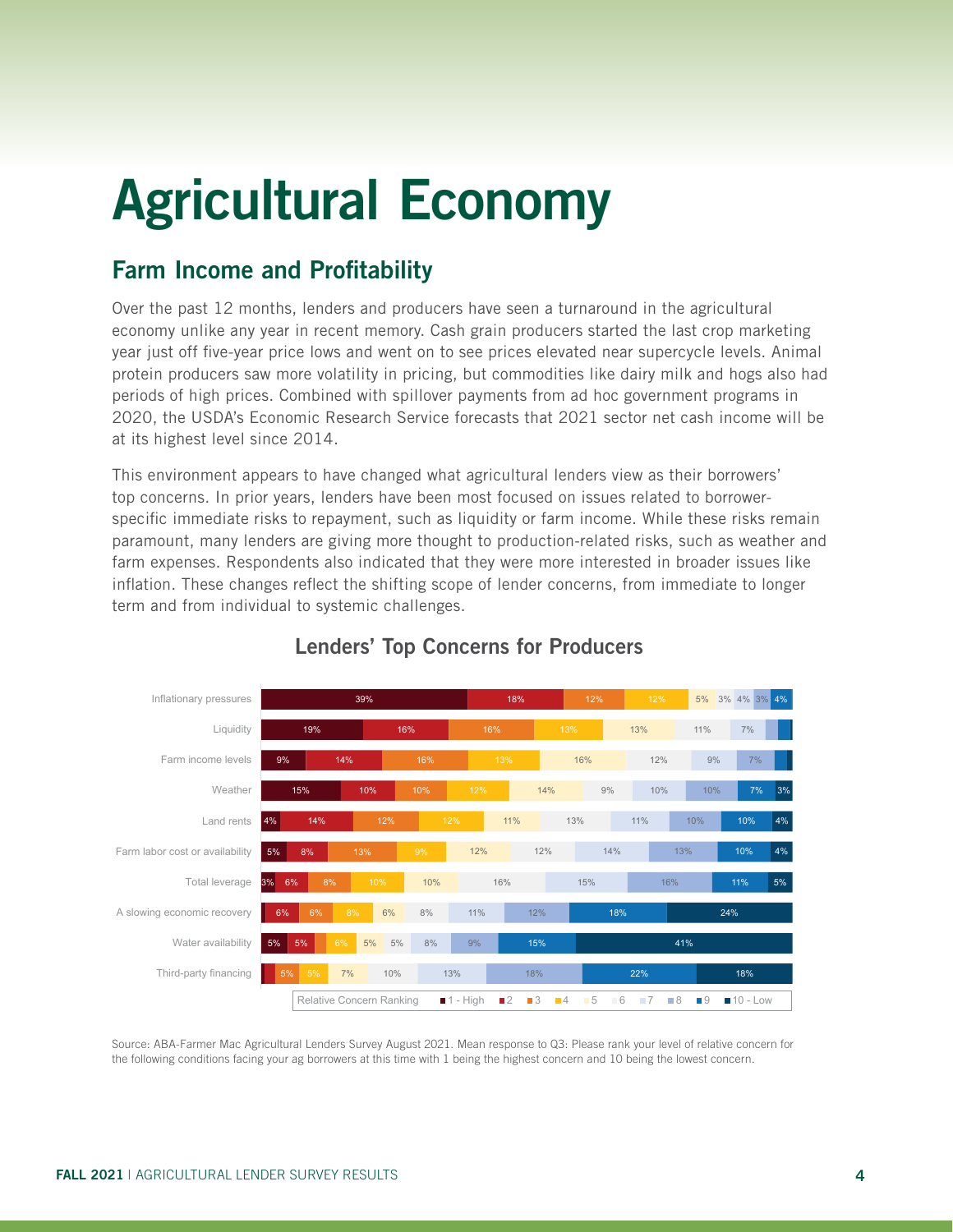This movement away from immediate risk means lenders are significantly less concerned about core borrower financial metrics relative to 2020. Liquidity, farm income, and total leverage were the top three concerns for lenders in our 2020 survey. This year, they rank second, third, and seventh, respectively. This represents the first year of our survey where a core measure of financial health is not the top concern. After a half-decade of muted incomes, two subsequent years of above-average income have placed borrowers in a position they have not been in for almost a decade.

The robust incomes of 2021 are not ubiquitous. Banks that work primarily with cattle operations were much more likely to list liquidity as a top concern, as were lenders who operate in the Northeast. Dairy banks listed both farm income and total leverage concerns far above their peers. Banks that work closely with cash grain operations in the heartland are the least concerned about these core financial health ratios. These trends closely align with what has been observed in commodity markets through 2021.

The decline in financial health concerns has coincided with an increase in production risk concerns. Concern over weather, water, labor, and rents all increased almost a full rank over 2020 levels. Concern over these risks varies widely by region. In the West, water availability was the highestranked issue. In the Corn Belt, lenders indicated that rising cash rental rates were a top concern. The challenge for lenders is that while these risks can be mitigated, doing so eats into operational profitability and is more likely to affect key financial health metrics.

Inflation has become a key risk for lenders in 2021. Almost 40% of respondents listed it as their top concern, and 70% listed it in their top three. However, other systemic risks relating to a slowing economy and an increase in third-party financing were both of low concern. This does follow the history of agricultural lending but may point at specific risks to lender operations. The agricultural crisis of the 1980s was brought on in part by a high-inflation environment. Inflation also may be a concern because of its impacts on loan demand. Rising inflation could lead to Federal Reserve federal funds rate increases, suppressing overall demand and creating uncertainty for borrowers with variable rate products. Inflation is a key risk that could harm borrower incomes, borrower repayment, and overall loan demand.

Despite these concerns, profitability expectations have risen sharply for both 2021 and 2022. Overall, lenders expect that 80% of their borrowers will be profitable in 2021, with 70% profitable through 2022. This represents a sharp rise from expectations last year, when much of the Corn Belt and Plains states were facing historic low prices for commodities such as corn, soybeans, and wheat. Even states with less favorable commodity mixes, like those in the West, anticipate higher profitability in 2021 and do not expect probability levels to fall off next year. At a more granular level, some cracks emerge. Banks that lend primarily to cattle and dairy operators expect over a third of their operators to be unprofitable in 2022. This follows periods of higher input costs and volatile commodity markets for animal proteins.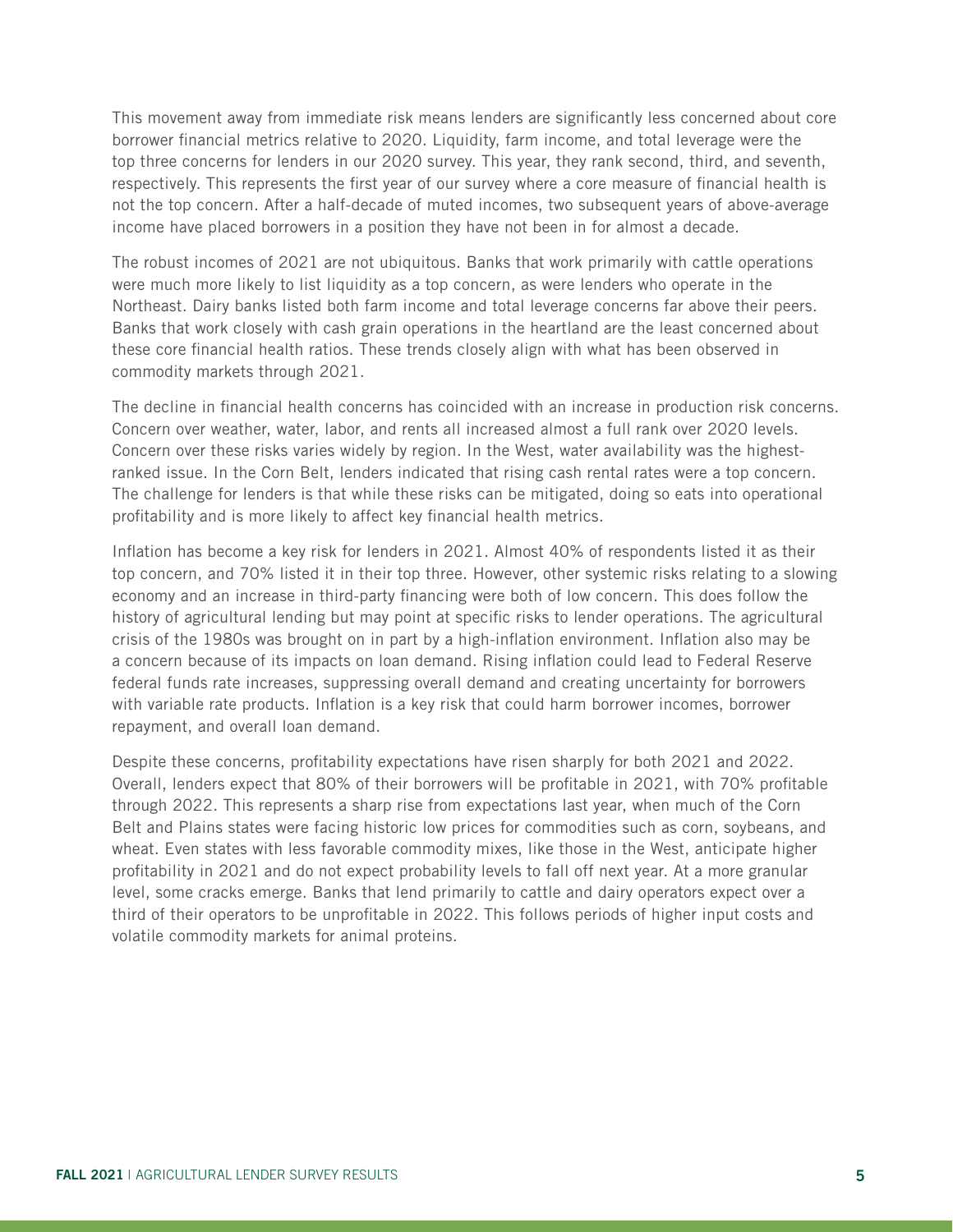

### Ag Borrower Profitability by Region Ag Borrower Profitability by Region

Source: ABA-Farmer Mac Agricultural Lenders Survey August 2021. Prior to 2016Q4, results from Farmer Mac internal surveys provided for trend. Mean response to Q13: What percentage of your ag borrowers will be profitable through 2021/<br>surveys provided for trend. Mean response to Q13: What percentage of your ag borrowers will be profita remain profitable through 2022?

Lenders' concerns over commodities have fallen drastically over the past year. In 2020, 71% of lenders indicated they had high concern for grains. In 2021, this figure fell to just 27%. Cattle, hog, and poultry also saw steep declines in overall concern. However, not all commodities saw such significant declines. Lenders grew more concerned about dairy operations, while there was no change in perceptions over specialty crops like fruit and tree nuts or vegetables. In general, robust commodity markets for cash grains and a more certain environment for proteins appear to have reduced lender concerns from 2020.



#### Portfolio Concerns, by Rank Level

Source: ABA-Farmer Mac Agricultural Lenders Survey August 2021 Source: ABA-Farmer Mac Agricultural Lenders Survey August 2021. Mean response to Q6: Please rate your relative concern for [commodity] in your areas with 1 being the least concern and 5 being the highest concern.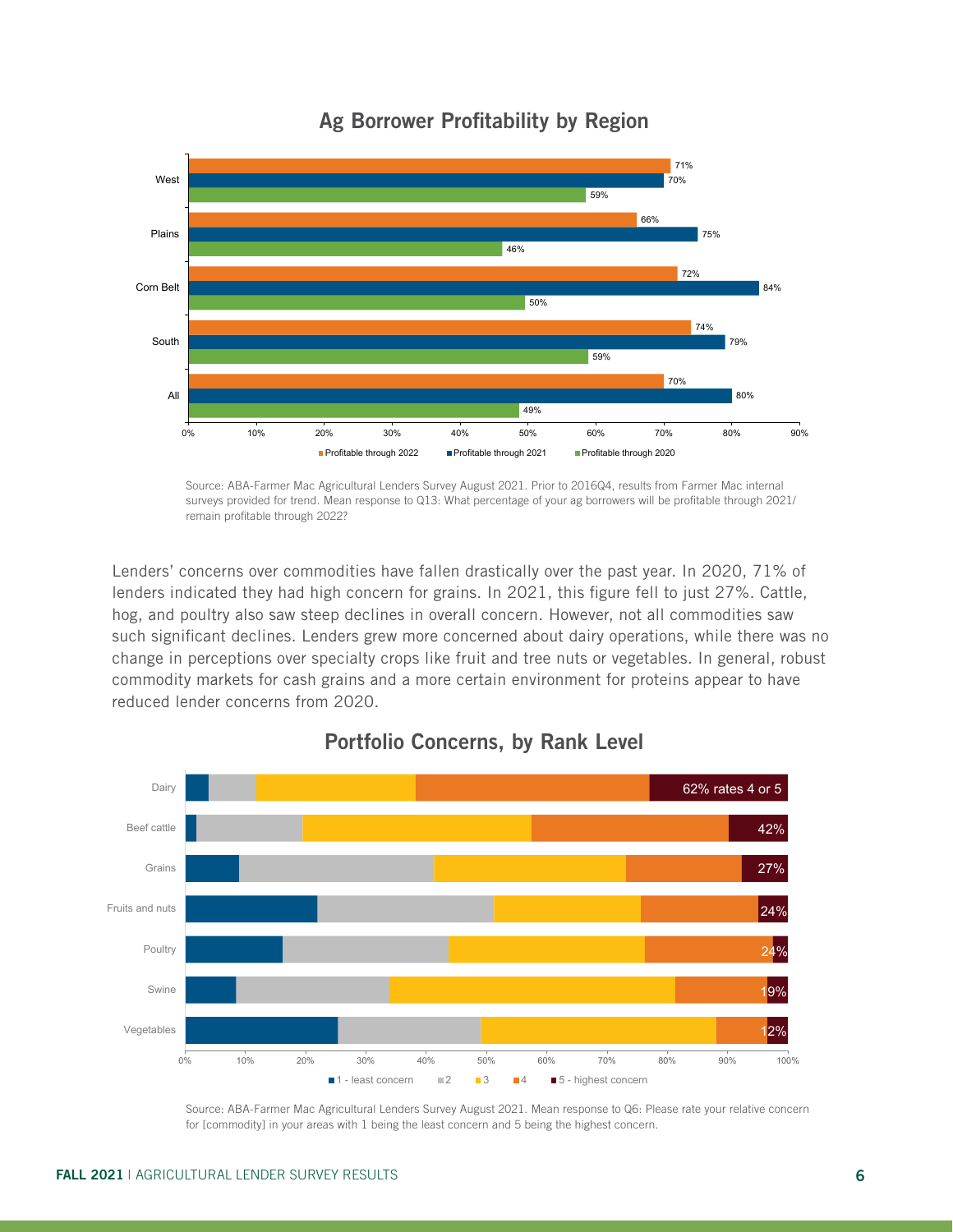The considerable improvement in the agricultural economy may lead to lower expectations for farmer retirements. While almost half (49%) of lenders observed increases in retirements over the past year, in line with 2020 levels, just over a third expect retirements to increase through 2022. This aligns with evidence of lower strain generally, with expectations for lower default rates, bankruptcies, or other adverse farm exits.

#### Land Values and Cash Rents

In 2021, land values began to climb after years of stagnation. On average, lenders observed an 8.3% increase in land values, in line with the 7.0% observed by the USDA in their annual land value survey. Despite significant variation in the health of various commodity markets, land value growth was not significantly different by region or by a bank's primary commodity. In total, 81% of lenders observed increases in average quality farmland over the last 12 months. Lenders do not anticipate that the current farmland boom was a single-year event. More than 60% of respondents indicated that they believe land values will continue to rise through 2022, a finding that is consistent across regions.

The diffusion chart below shows the general sentiment for land sales and the value of average quality land. A diffusion index splits the responses between increase (200), no change (100), and decline (0), and averages the scores to an index of 100. The results for 2021 indicate a sea change in the trend of land values. Higher prices are almost ubiquitous, and lenders believe more land is coming onto the market. As seen elsewhere, this is not due to farmers going bankrupt nor due to higher financial strain. Higher farmland prices may be enticing more land to enter the market. This trend is expected to continue in 2022, with even more land sales and a continued environment of land value growth.



#### Diffusion Index of Land Sales and Values

Source: ABA-Farmer Mac Agricultural Lenders Survey August 2021. Prior to 2016Q4, results from Farmer Mac internal surveys provided for trend. Mean response to Q1/Q2: During the past 6 or 12 months, how have the following economic conditions changed in your area? How much will they change in the next 6 or 12 months in your area?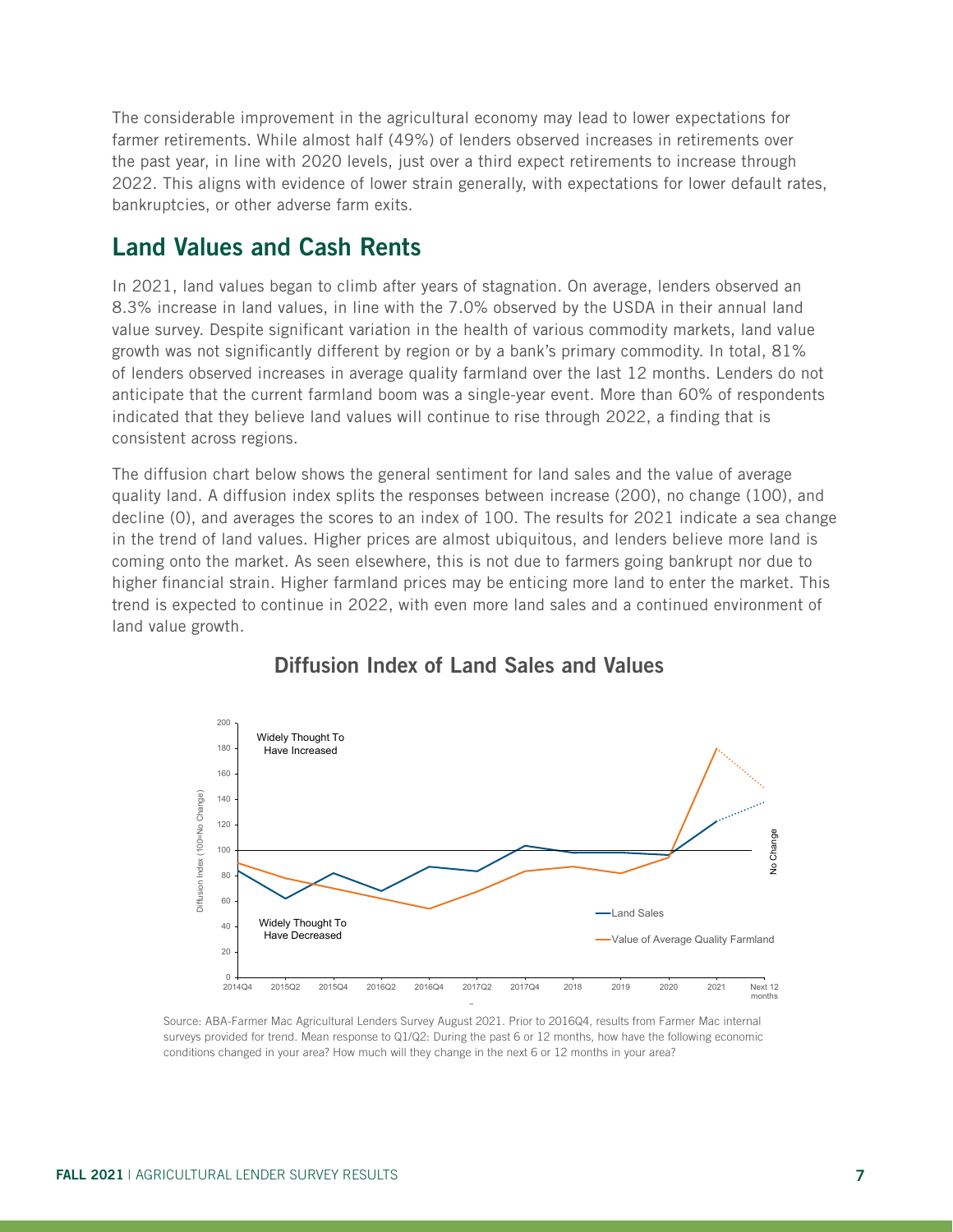Generally higher profitability expectations and overall asset pressures have led to higher expectations for land values across the country. All regions reported sharp increases in land values over the past year, as well as robust expectations for growth in the coming year. This is a strong divergence from last year, when respondents from the South and West indicated they anticipated land values to fall in 2021. While the reversal of commodity markets played an important role, land values are also closely connected to falling interest rates. With last year's historic low-rate environment raising the implied value of farmland, it appears that many producers took advantage of cheap financing to expand their operations.



#### Diffusion Index of Land Values by Region

Source: ABA-Farmer Mac Agricultural Lenders Survey August 2021. Prior to 2016Q4, results from Farmer Mac internal surveys provided for trend. Mean response to Q1 and Q2: During the past 6 or 12 months, how have the following economic conditions changed in your area? How much will they change in the next 6 or 12 months in your area?

Unlike in prior surveys, the percentage growth by region is also similar across regions. In total, 79% of respondents anticipate land values to grow by at least 3% in 2022, with only 2% expecting land value declines in their region. On average, lenders expect farmland values to rise 5.3%. Banks that work primarily with corn and soybean operators are the most bullish, with expectations of 5.7%. While these figures do represent solid growth, it is important to view them in the context of an environment of higher inflation. These results indicate that lenders believe farmland will continue to appreciate in real terms, but only in the vein of 1% to 2%.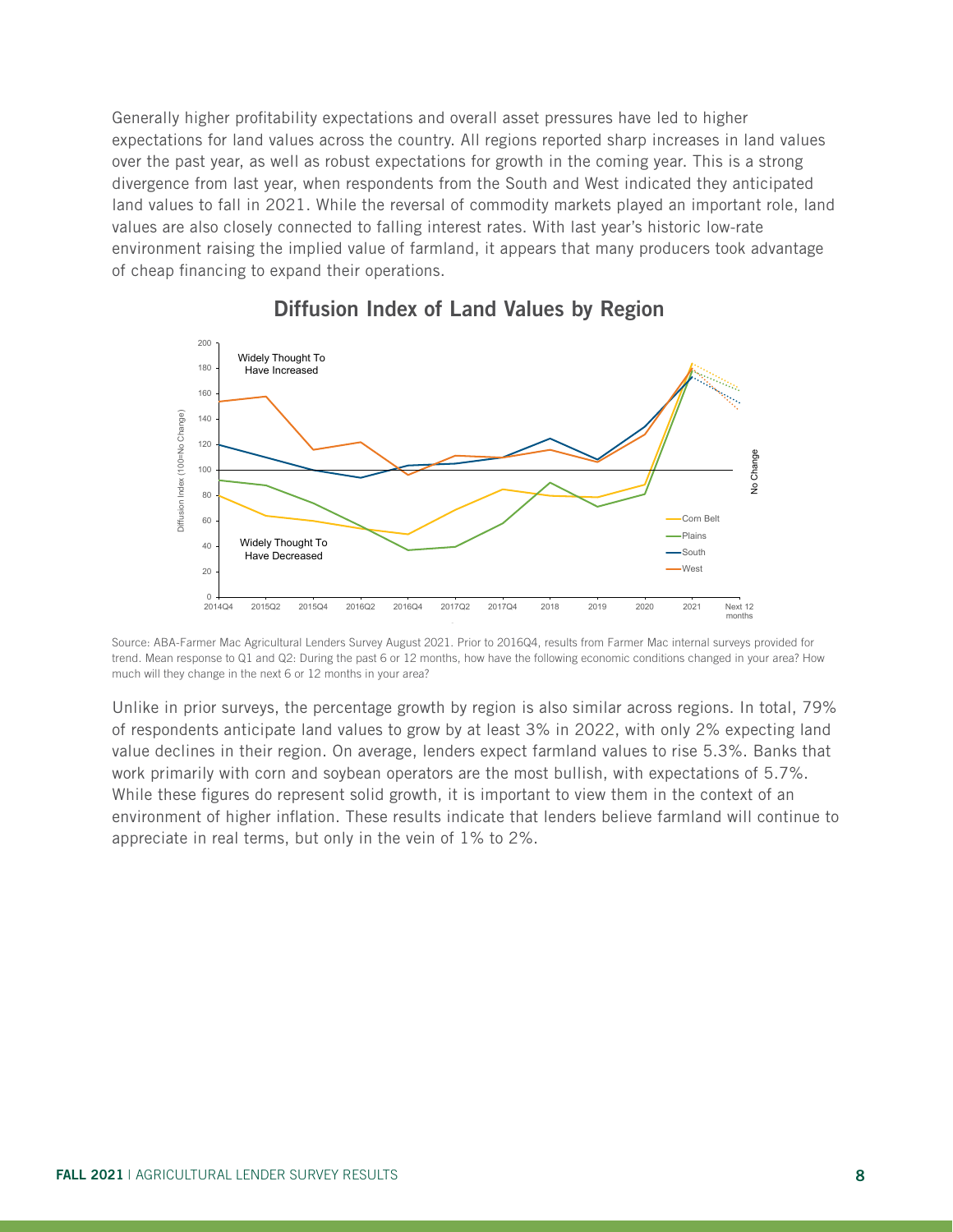

#### Range of Expected Land Value Changes in 2022

Source: ABA-Farmer Mac Agricultural Lenders Survey August 2021. Mean response to Q7: In your local service area, how much do you expect the value of average quality farmland will change in 2022?

With rising land values comes new concern over cash rents. More than half (56%) of respondents indicated that cash rental rates increased over the past year, and more than two-thirds (71%) expect rental rates to increase in 2022. Overall, 22% of respondents indicated they believed that farmland is currently overvalued in their region. These results are consistent across regions, though there is some indication that this is less true of pastureland. Banks that primarily work with animal and animal product producers indicated that about 18% of cash rents were overvalued.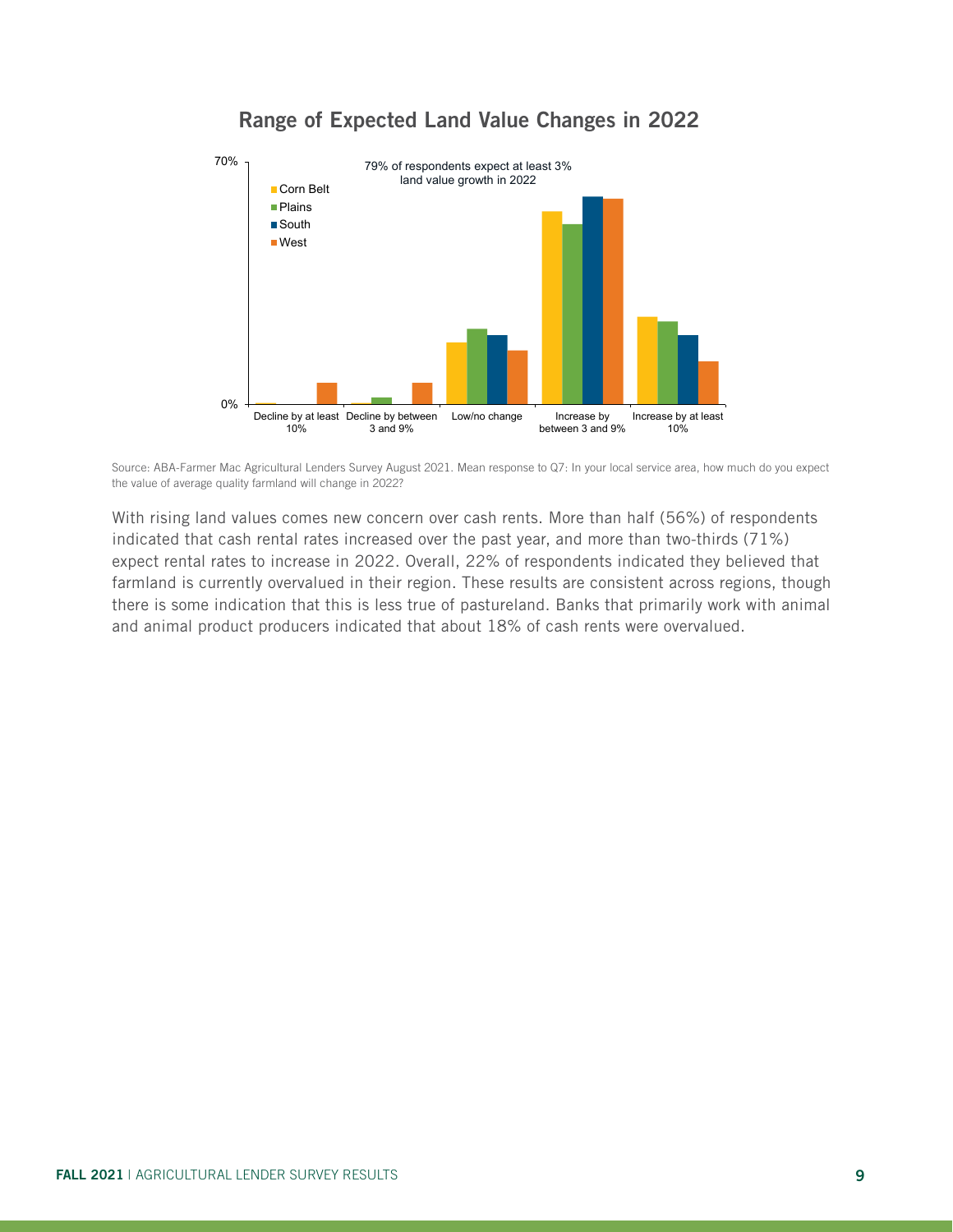# Agricultural Lenders

### Lender Sentiments

The two chief concerns facing agricultural lenders in 2021 were competition for lending opportunities and weak loan demand from borrowers. This was true for institutions of all sizes and in nearly every region (it was among the top three concerns in the West). Lenders expressed similar middling concerns for these five subsequently ranked options: interest rate volatility, credit quality, farm consolidation, regulatory burdens, and a lack of qualified ag lenders. Respondents were comparatively less concerned about industry consolidation, cybersecurity and operational risks, the availability of third-party service vendors, rural population decline, and strong loan demand.



#### **Top Concerns Facing Agricultural Lenders**

Source: ABA-Farmer Mac Agricultural Lenders Survey August 2021. Mean response to Q4: Please rank your level of relative concern for the following conditions facing your institution at this time with 1 being the highest concern and 12 being the lowest concern

Lender competition was the greatest overall concern this year. Just over half of respondents (50.4%) ranked competition among their top two concerns, up 13 percentage points from last year. The majority (82.3%) ranked the Farm Credit System (FCS) as their No. 1 competitor for agricultural loans. Lenders commented that it is "very difficult to compete with [Farm Credit] on pricing," and that the Farm Credit System has "put a great deal of pressure … on rates," especially for loans secured by farmland. Community banks were among the top two competitors for three-fifths of lenders (60.6%), followed distantly by vendor financing (22.3%), and regional banks (8.6%).

Weak loan demand was the second-greatest concern overall but was the issue lenders were most likely to rank No. 1. In fact, it was the primary concern for lenders in the West and for institutions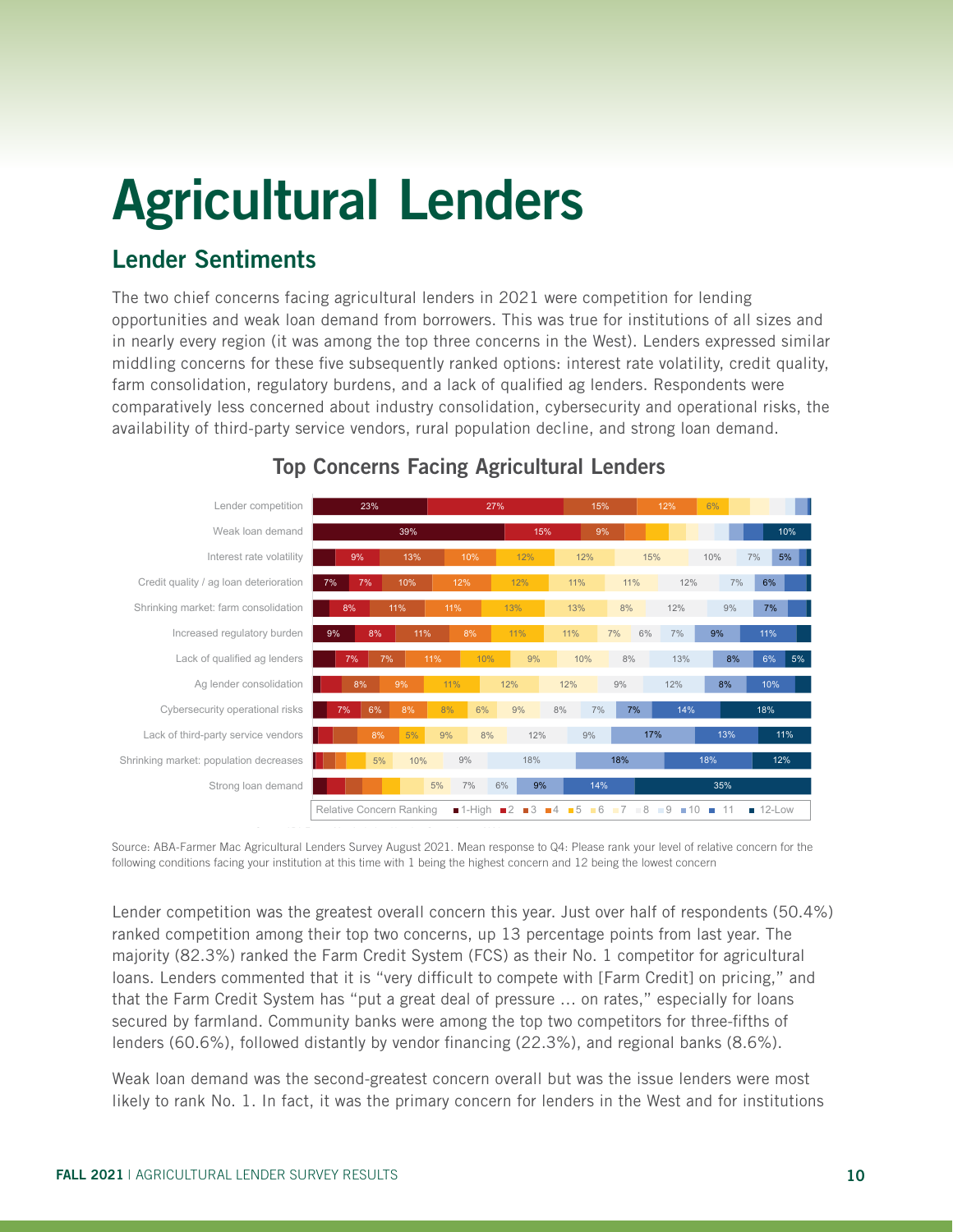with assets less than \$100 million. A little more than half of respondents (53.8%) ranked weak loan demand among their top two concerns, reflecting a 28-percentage-point increase from last year. However, there was more dispersion in responses for weak loan demand than for lender competition. One in 10 ranked weak loan demand last among concerns, while fewer than onequarter of 1 percent did so for lender competition.

The levels and distribution of concern reported for interest rate volatility, farm consolidation, regulatory burden, and shortage of ag-smart staff went largely unchanged from last year, though there was some variability in the survey pool. Concern for interest rate volatility was lower for lenders with assets less than \$100 million and for those whose operations are primarily concentrated in the West and Plains states. Shrinking markets due to farm consolidation was the third-greatest concern for lenders with assets between \$500 million and \$1 billion. Concern about increased regulatory burden was greater in the Plains states and at institutions with assets less than \$250 million. Lastly, the availability of qualified ag lenders was a greater concern for lenders in the West and at institutions with assets greater than \$500 million.

By stark contrast, concerns about credit quality and ag loan deterioration — which were the primary concerns facing lenders from 2017 to 2020 — fell notably this year. Only 14% of lenders ranked credit quality among their top two concerns, down from 72% last year. There was some variability, though, across region and size. Credit quality was among the top two concerns for 35.5% of lenders in the West and was the third-greatest concern overall for institutions with assets less than \$100 million.

Lenders continue to report positive relationships with their regulators: 77% of lenders rated their relationship with their primary regulator as either a 4 or a 5 on a five-point scale. However, lenders believe regulators' comprehension of the agricultural sector has some room for improvement. On average, respondents rated regulators' understanding of agriculture a 3.2 out of 5, with 25% of respondents saying their regulator had little to no understanding of the sector (rated 1 or 2 out of 5).

#### Lending Conditions

For the first time in over five years, lenders observed a pullback in demand for agricultural production loans, underscoring elevated concern for loan demand and lender competition in 2021. This sentiment was shared by lenders across the size spectrum and country. However, lenders expect demand to recover over the next 12 months.

Demand for loans secured by farmland continued to grow in 2021, according to ag lenders, and is expected to continue rising in 2022. These observations are in line with the September USDA Farm Sector Income Forecast, which projects farm real estate debt to rise 1.5% in 2021 while non-real estate farm debt declines 3.5%.

Total farm sector debt is projected to be relatively unchanged in 2021, according to the USDA, but fall 3.8% adjusted for inflation. Similarly, nearly 4 in 5 lenders report that farm debt either decreased (44.5%) or stayed the same (34.9%) over the past 12 months. This observation was consistent across institution size, but there was some variability by region. More lenders in the South and West saw farm debt either increase (41.2% and 40.0%, respectively) or stay the same (41.2%, 33.3%).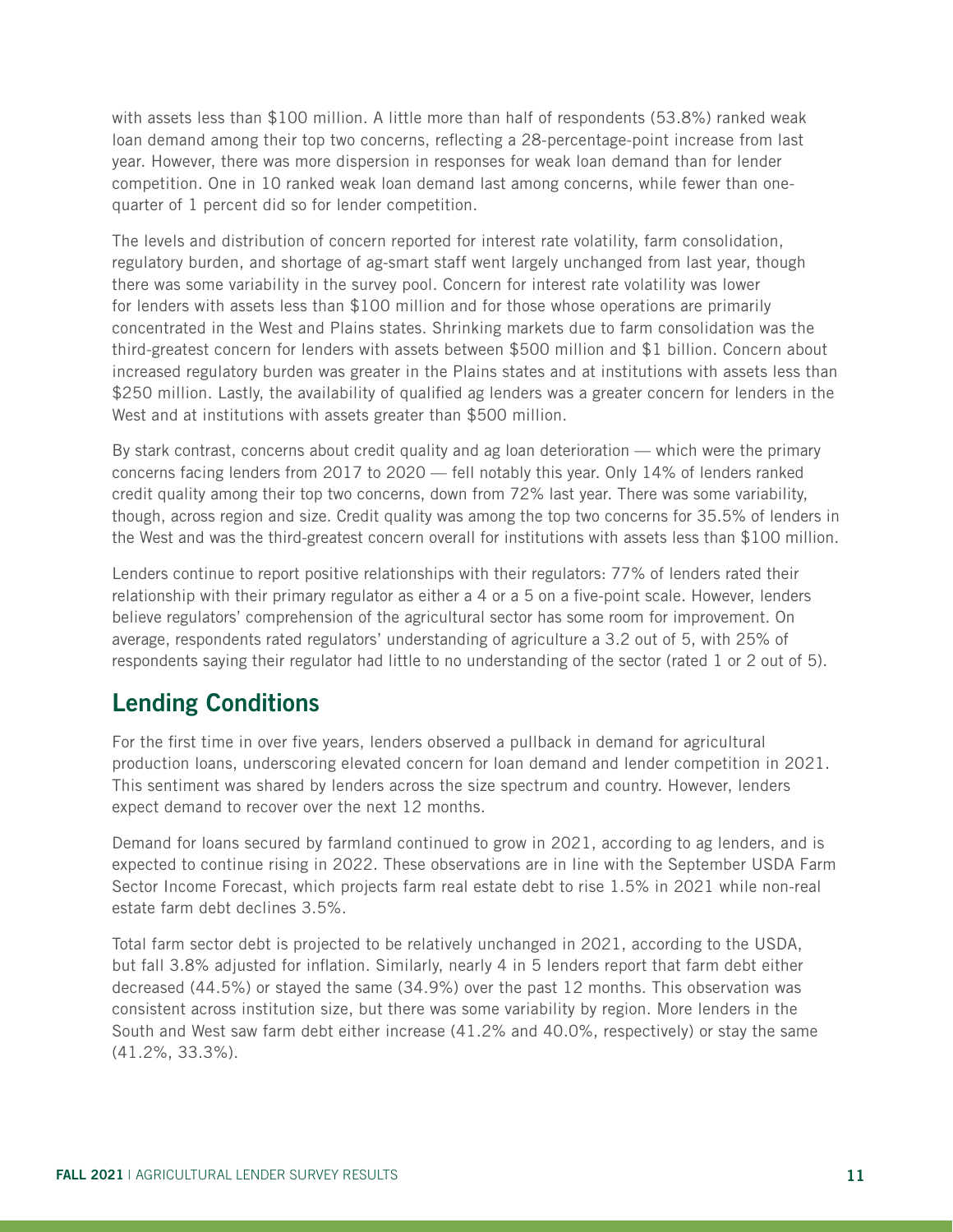

#### Diffusion Index of Ag Loan Demand

Source: ABA-Farmer Mac Agricultural Lenders Survey August 2021. Mean response to Q1 and Q2: During the past 6 or 12 months, how have the following economic conditions changed in your area? How much will they change in the next 6 or 12 months in your area?

One factor that drove down demand for financing was borrowers' reliance on government payments in 2021. Seventy percent of lenders report increased reliance on government payments over the past 12 months — moderately less than 87% last year. Most lenders are unsure what will happen to government payments in 2022. Roughly equal shares expect this to increase, stay the same, or decrease. However, a majority of lenders in the West (61.3%) expect reliance to continue to increase over the next 12 months.

While direct government payments and support programs reduced borrowers' reliance on traditional financing in 2021, ag lenders played an important role in the success of programs like the Paycheck Protection Program (PPP). Ag lenders made more than 600,000 PPP loans in 2021 (up from nearly 353,000 in 2020), worth more than \$16.4 billion

| <b>Agricultural Lenders in the Paycheck Protection Program</b> |           |     |                    |           |  |                          |  |
|----------------------------------------------------------------|-----------|-----|--------------------|-----------|--|--------------------------|--|
|                                                                | 2021      |     |                    | 2020      |  |                          |  |
| Lender Type                                                    | PPP Loans |     | <b>PPP Dollars</b> | PPP Loans |  | <b>PPP Dollars</b>       |  |
| Farm Banks*                                                    | 538.154   |     | \$14.589.505.609   |           |  | 307,780 \$22,429,129,646 |  |
| Ag Credit Unions**                                             | 30.506    | \$. | 941.982.174        |           |  | 29,259 \$ 1,741,571,074  |  |
| <b>Farm Credit</b>                                             | 35.734    | \$. | 867,126,456        | 15,830    |  | \$1,418,757,880          |  |

#### Agricultural Lenders' Observations

Source: SBA data as of June 8, 2021. S&P Global. ABA analysis Source: SBA data as of June 8, 2021. S&P Global. ABA analysis. (\*) - Defined as the 1,712 banks whose farm loan concentration was equal to or greater than the unweighted industry average at least once between 2020Q2 and 2021Q2 (14.67% - 15.35%). (\*\*) - Defined as the 248 credit unions whose farm loan concentration was equal to or greater than the unweighted industry average at least once between 2020Q2 and - 15.35%). 2021Q2 (0.40% - 0.41%).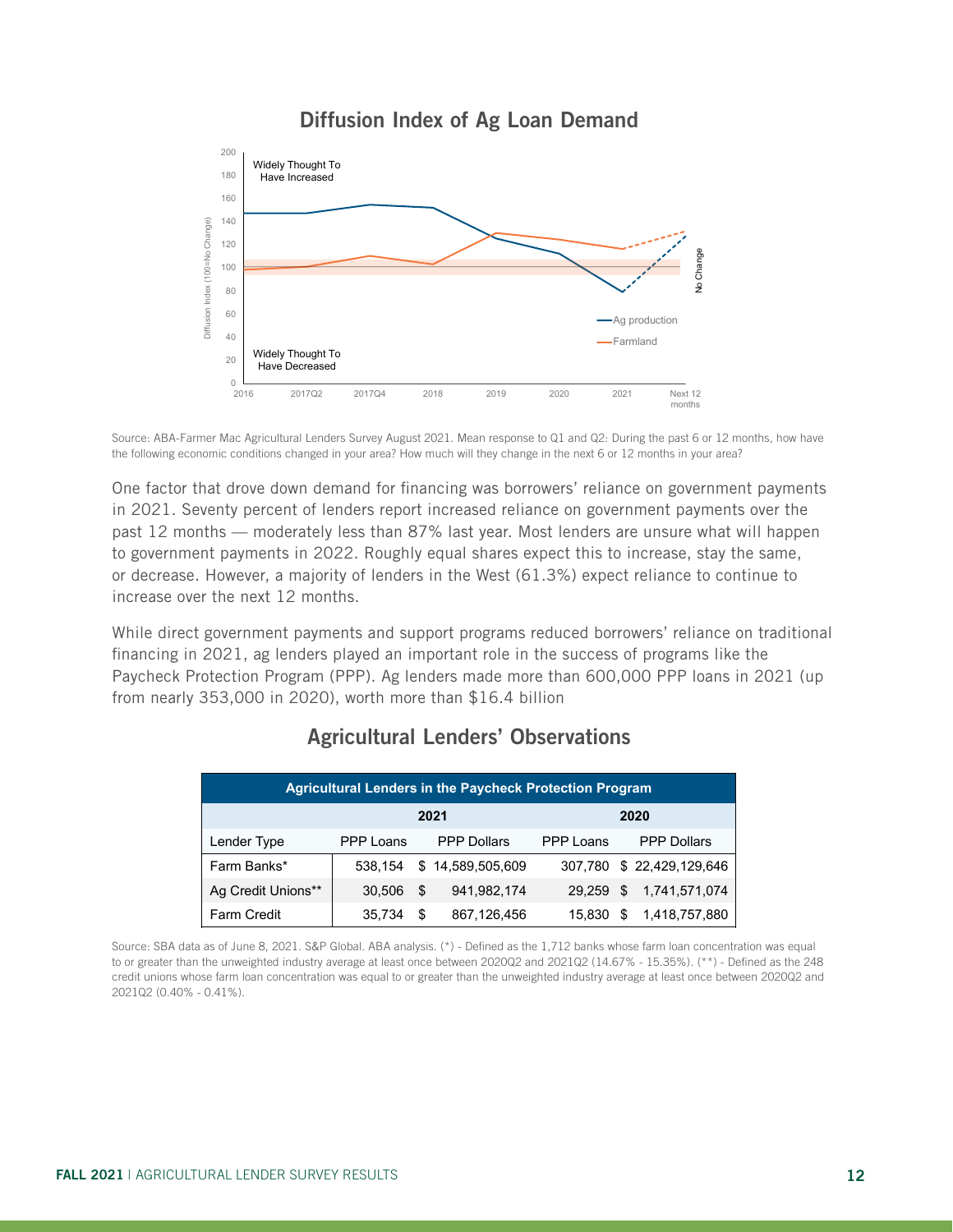Displaced loan demand also reduced ag lenders' use of government guarantees for the first time in over five years. Lenders report that lending guaranteed by the USDA Farm Service Agency and other federal agencies remained largely unchanged in 2021. Lenders expect usage to increase again, though, over the next 12 months. By contrast, vendor and supplier financing continued to increase this year, and further increases are expected over the next 12 months.



## Diffusion Index of Select Observations Diffusion Index of Select Observations

the following economic conditions changed in your area? How much will they change in the next 6 or 12 months in your area? Source: ABA-Farmer Mac Agricultural Lenders Survey August 2021. Mean response to Q1 and Q2: During the past 6 or 12 months, how have

A majority of lenders report that the number of farms expanding or shrinking operations stayed the same in 2021 (60.9% and 68.7%, respectively). However, there was a change in the responses on the margin. In 2020, the number of lenders who observed farms shrinking operations increased, while the share reporting growth ticked up only modestly. That trend reversed this year. A third of lenders reported that farmers resumed growing operations in 2021, while only 1 in 5 noted an uptick in the share of farmers shrinking operations. Lenders' expectations for the next 12 months indicate there will be winners and losers. While the pace of operation growth is expected to increase in 2022, lenders believe the number of farmers shrinking operations will tick up as well.



### Diffusion Index of Farm Operation Growth Diffusion Index of Farm Operation Growth

Source: ABA-Farmer Mac Agricultural Lenders Survey August 2021. Mean response to Q1 and Q2: During the past 6 or 12 months, how have the following economic conditions changed in your area? How much will they change in the next 6 or 12 months in your area?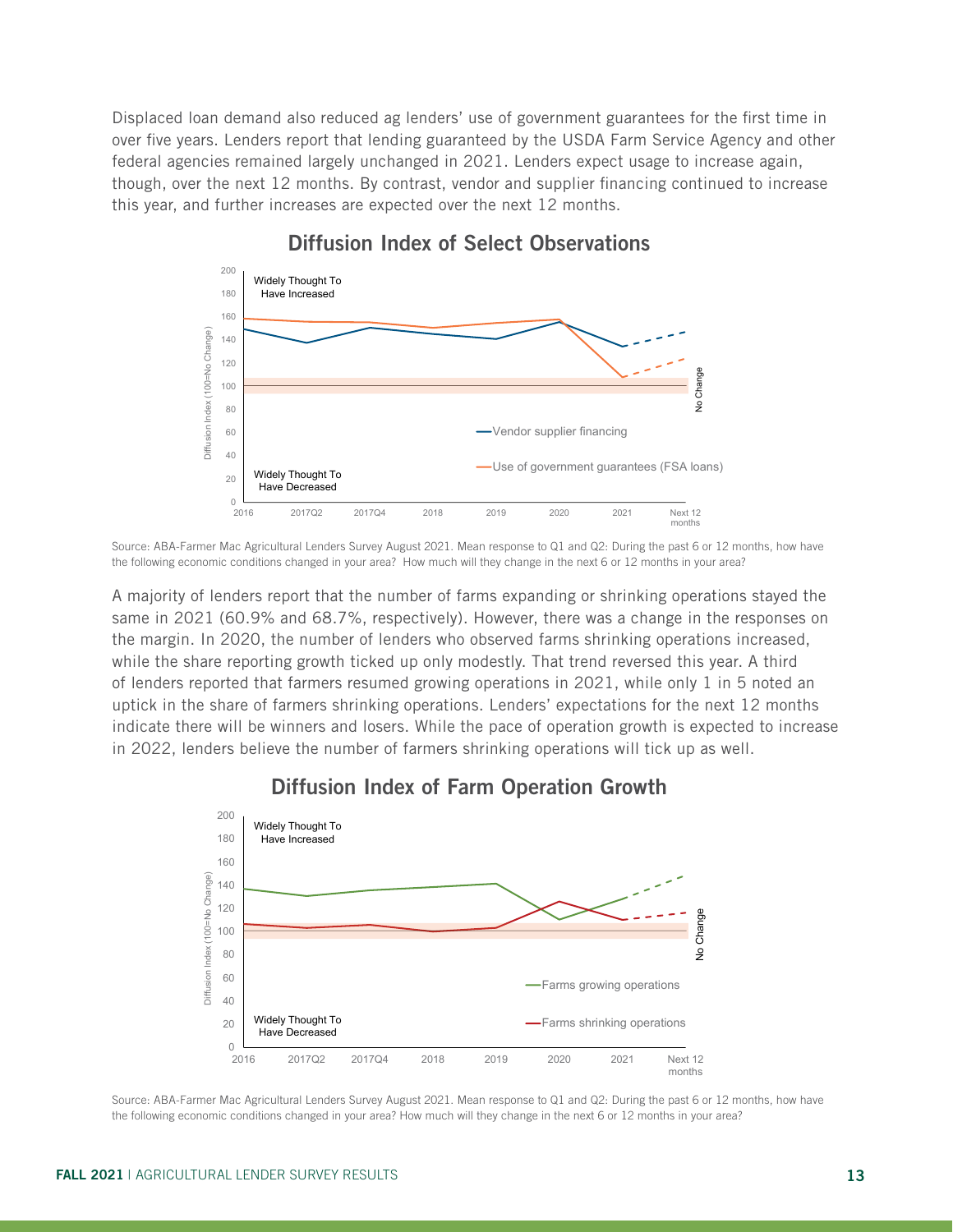Despite weaker loan demand, lenders continue to meet the credit needs of farmers and ranchers. On average, lenders approved approximately 77% of agricultural loan applications received over the past 12 months. Over the next 12 months, lenders expect to approve 90% of renewal requests. Agricultural lenders estimate that 39% of denied loans have been approved by competing institutions. Lenders with assets between \$500 million and \$1 billion see even stronger competition — estimating 54% of their denials are being approved by competitors.

In the face of these challenges, lenders were asked how their business practices have changed. While most respondents (71.0%) say their practices have not changed, the remainder adopted stricter underwriting standards (19.1%), increased digitization (17.6%), and more competitive terms and pricing for borrowers (17.6%).

#### Credit Quality

Unprecedented government support throughout the pandemic contributed to across-the-board improvements in credit quality for the entire lending portfolio, including loans to farmers and ranchers. As a result, concerns for credit quality and ag loan deterioration fell considerably in 2021. A majority of respondents report that the delinquency and charge-off rates of outstanding ag loans (both production and real estate) decreased in the past 12 months. This was true for lenders of all sizes and across all regions, but particularly for lenders in the Corn Belt and institutions with assets greater than \$500 million.

Looking ahead to the next 12 months, most lenders expect credit quality to either remain strong or further improve. Lenders in the West — the exception — expect ag loan delinquency rates to either increase (45%) or stay the same (45%), and 1 in 4 expect charge-off rates to increase as well.



#### Diffusion Index for Delinquency Trends

.<br>Source: ABA-Farmer Mac Agricultural Lenders Survey August 2021. Prior to 2016Q4, results from Farmer Mac internal surveys provided for trend. Mean response to Q1 and Q2: During the past 6 or 12 months, how have the following economic conditions changed in your area? How much will they change in the next 6 or 12 months in your area?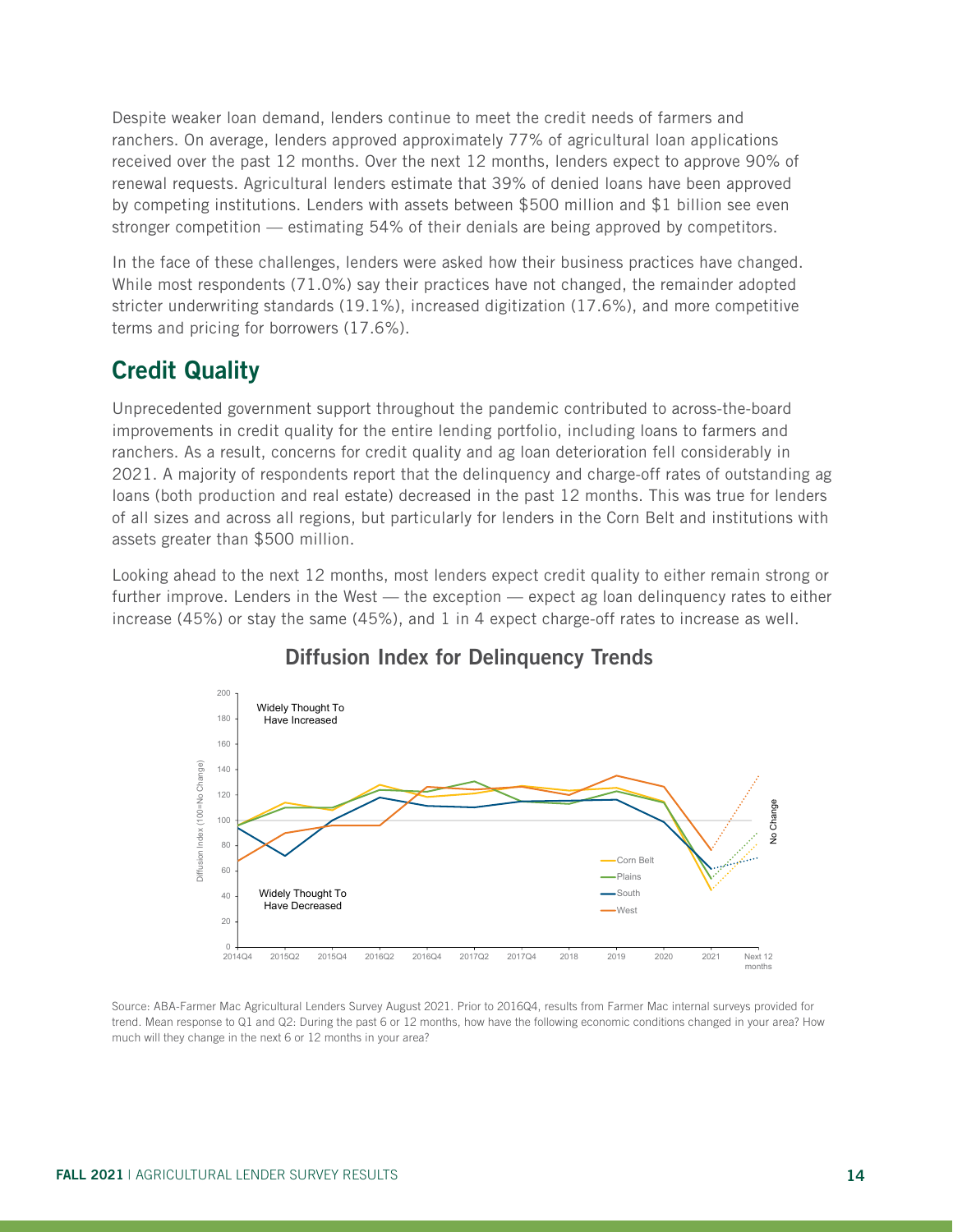While credit quality is strong, government support may be masking pain to come. Since April 2020, lenders report that 79.7% of borrowers have inquired about the PPP, 40.6% about the Coronavirus Food Assistance Program or Market Facilitation Program (though farmers could receive CFAP/MFP aid without asking a lender), 34.6% about USDA crop insurance programs, and 28.6% about EIDL. Borrowers estimate that approximately 16.2% of borrowers would have gone into default in 2021 without these programs. Estimates were a bit higher in the West (19.3%) and for institutions with assets over \$1 billion (19.1%), and a little bit lower in the South (10.9%) and at institutions with assets between \$50 million and \$100 million (12.9%).



#### Share of Borrowers Inquiring About Government Programs

Source: ABA-Farmer Mac Agricultural Lenders Survey August 2021. Mean response to Q27: What percentage of your ag borrowers inquired about the following programs since April 2020?

Ag lenders continued to work with stressed borrowers in 2021 to help them through the downturn. Respondents report that an average of 14.2% of borrowers requested loan modifications since the onset of the pandemic, down 3.9 percentage points from last year's survey. Of those that received support, more than three-quarters have exited loan modifications and 96.2% exited in good standing (e.g., they continued making monthly payments or paid back past-due amounts upon exit). Lenders have a deep understanding of the needs of their borrowers because, in many cases, they are in the same business. More than 2 out of 5 ag lenders surveyed said they farm in addition to lending (43.5%).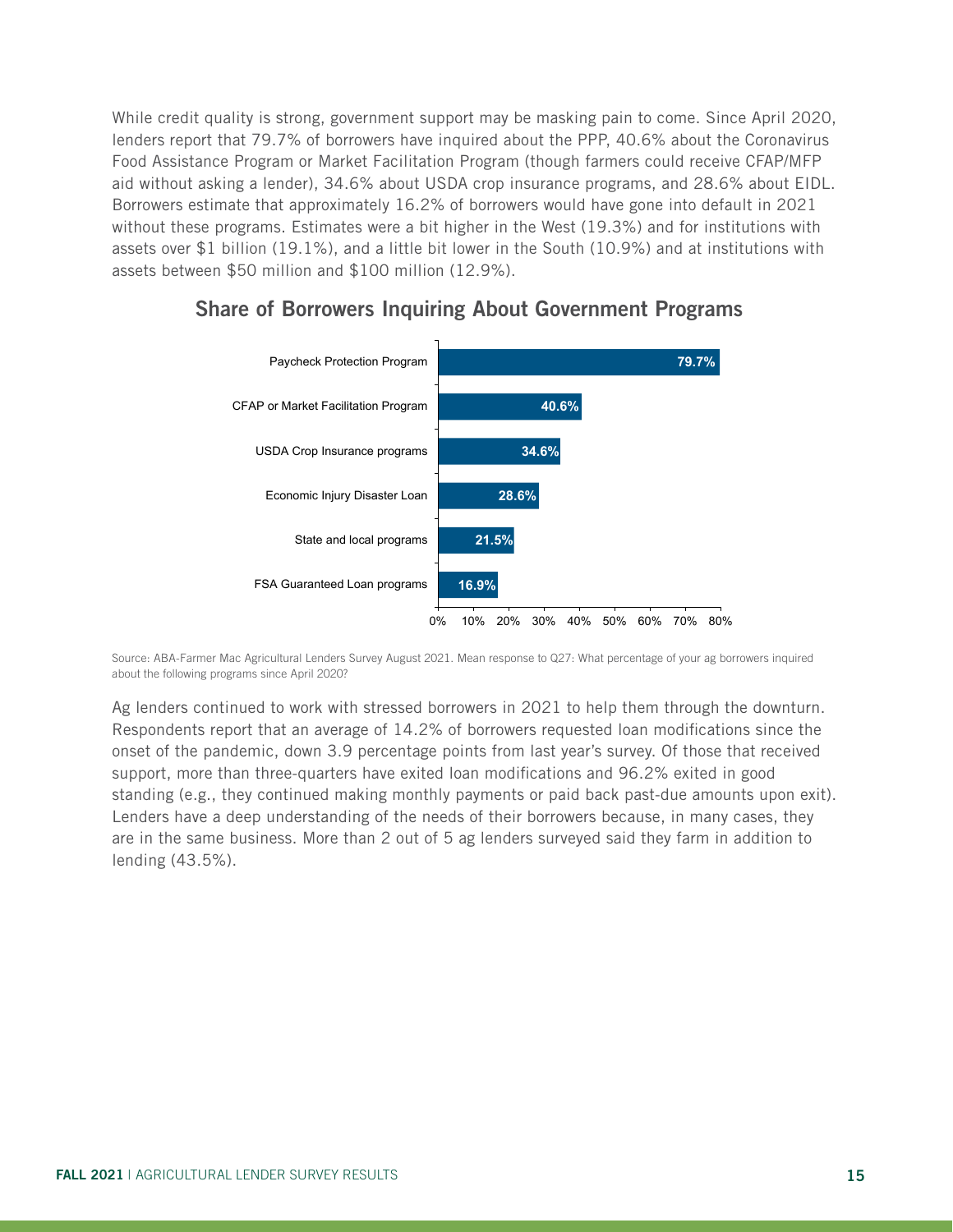

#### Loan Modification Outcomes Largely Positive Loan Modification Outcomes Largely Positive

Source: ABA-Farmer Mac Agricultural Lenders Survey August 2021. Mean response to Q21 What percentage of your customers requested a loan modification as a result of COVID-19 or related economic disruption? Of these customers, what percentage have exited their loan modification? What percentage of loan modification exits resulted in [result]

Another factor that may have reduced credit quality concerns in 2021 was the level of borrower profitability. Ag lenders expect nearly 4 of five borrowers (78.7%) to be profitable through 2021, up from 50.6% in 2020. Additionally, nearly 70% of ag lenders report that overall farm profitability increased in the past year. In other words, not only are more borrowers profitable, but profit margins are increasing as well. This aligns with the USDA forecast, which projects net farm income to increase 15.3% in inflation-adjusted terms this year. Lenders are less sure where profitability will go next year. While 69.1% of ag borrowers are expected to remain profitabile through 2022, roughly equal shares of lenders say overall profitability will increase, stay the same, or decrease in the next 12 months.



Overall Farm Profitability Increased in 2021

Source: ABA-Farmer Mac Agricultural Lenders Survey 2016-2021. Mean response to Q10 and 11: During the past 6 or 12 months, how have the following conditions changed for your area?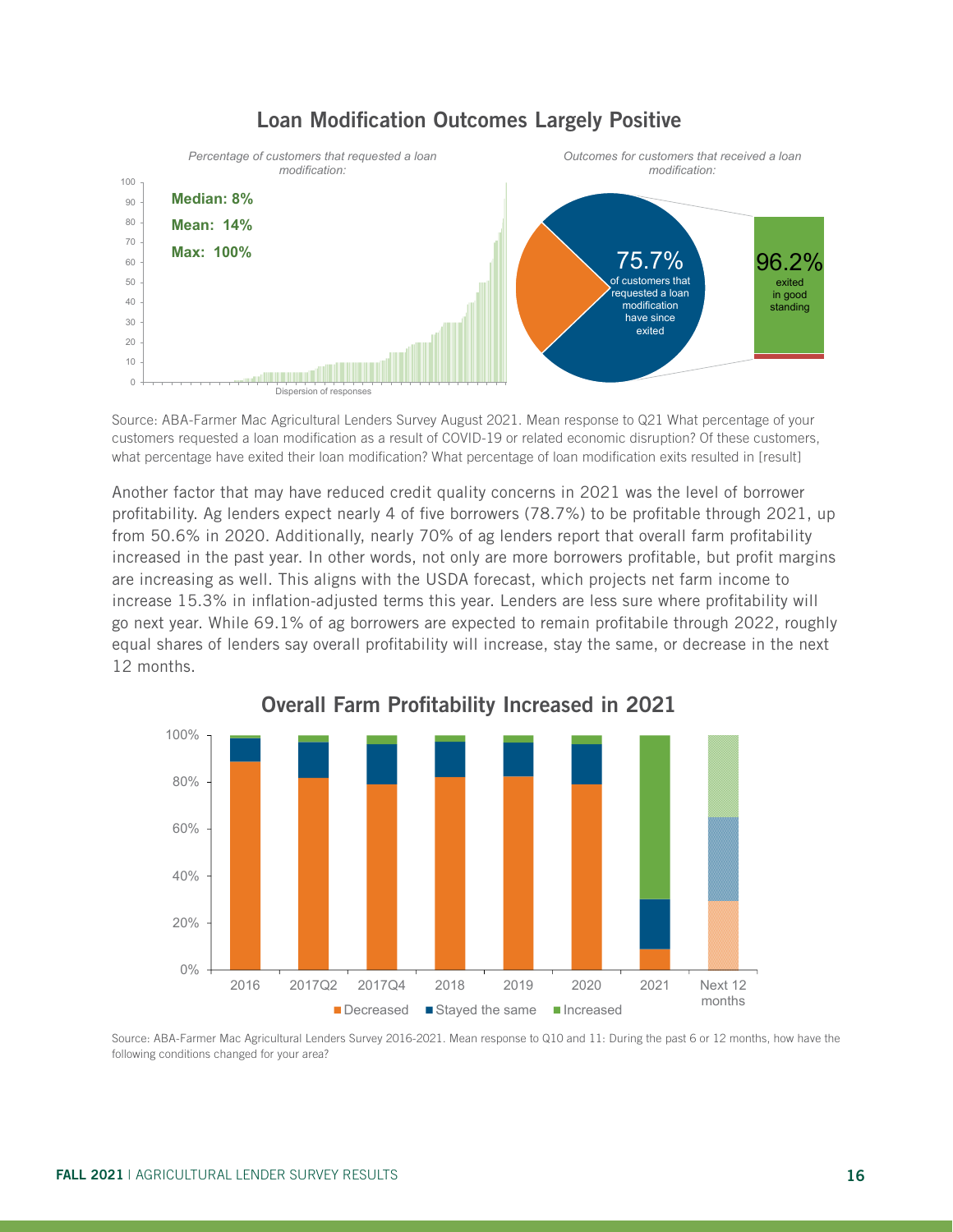This year, ag lenders were also asked about their borrowers' average loan-to-value (LTV) ratios. Lenders reported an average LTV of 62.4% for loans secured by farmland and 60.3% for agricultural production loans. The ratios for loans secured by farmland were slightly lower for lenders with assets over \$1 billion (59.8%) and slightly higher for lenders with assets between \$250 million and \$1 billion (64.6%). For the latter asset group, average LTV ratios were also a little higher for ag production loans (64.5%).

Crop insurance is another risk management tool used by farmers. The extreme drought conditions of 2021 illustrate the importance of crop insurance for farmers and lenders alike. Lenders report, on average, 86.3% of borrowers use crop insurance, with a median response of 95%. A little more than a quarter of lenders (28.8%) additionally required borrowers to insure crops in storage in 2021, down slightly from 31.6% in 2020.

#### Interest Rate Environment



Diffusion Index for Interest Rates

trend. Mean response to Q1 and Q2: During the past 6 or 12 months, how have the following economic conditions changed in your area? How much will they change in the next 6 or 12 months in your area?  $\blacksquare$ Source: ABA-Farmer Mac Agricultural Lenders Survey August 2021. Prior to 2016Q4, results from Farmer Mac internal surveys provided for

At the onset of the pandemic, the Federal Reserve drove interest rates to near zero and took aggressive action to support the flow of funds through the financial system. This included significantly increasing holdings of U.S. Treasury and mortgage-backed securities, as well as opening multiple lending facilities to stabilize financial markets.

In the face of incredible uncertainty and few safe options to generate yield, depositors poured \$4.2 trillion into the banking system and \$410.6 billion into the credit union industry from the start of 2020 through mid-2021 — 28.9% and 30.3% increases, respectively. This affected all depository financial institutions, including ag lenders. Deposits for farm banks increased by \$90.3 billion over this period (up 25.2%) while deposits for ag credit unions increased \$27.7 billion (up 33.5%).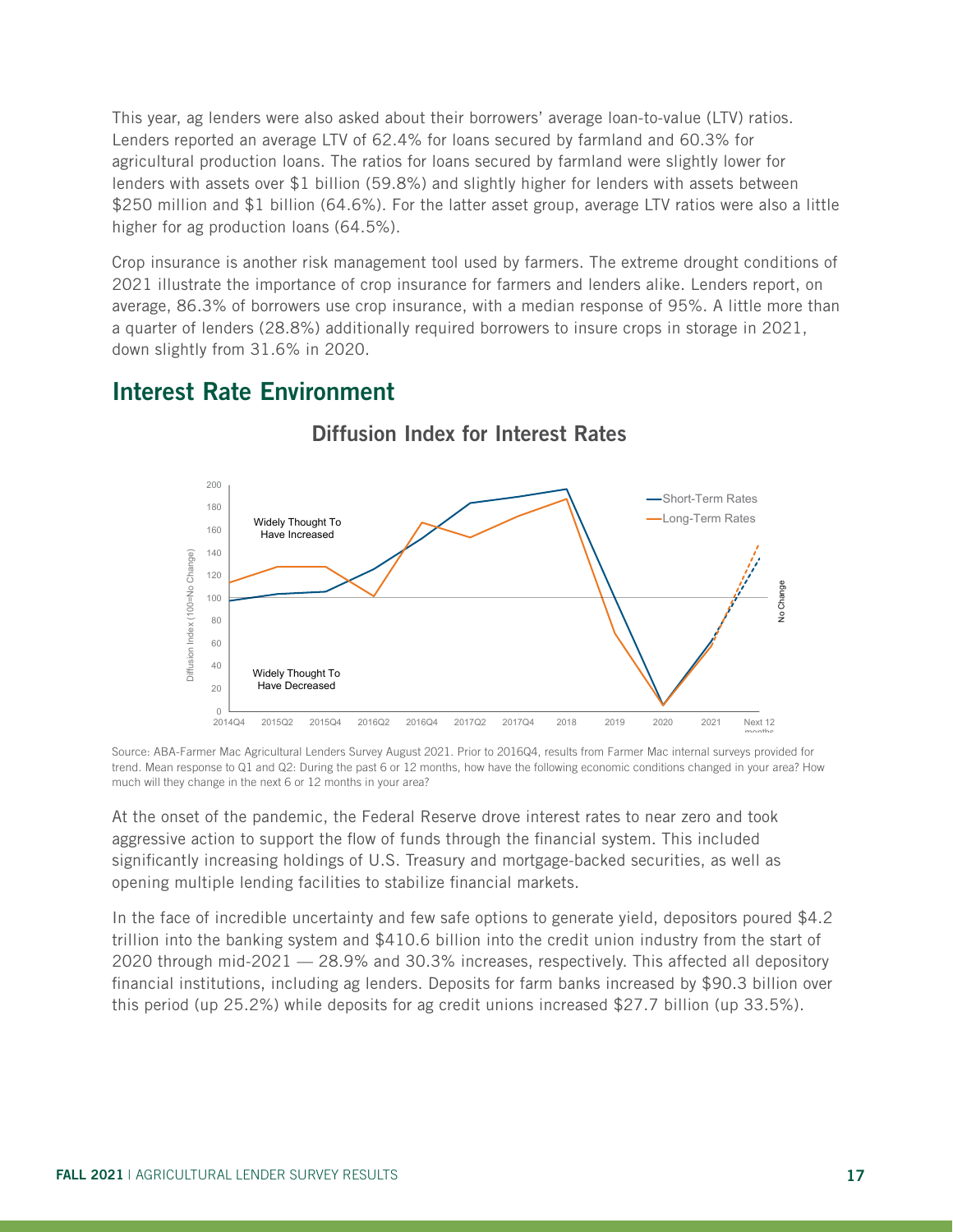As a result, lenders are flush with liquidity but face challenges deploying it due to weaker loan demand and very low interest rates. It is no surprise, then, that concern about interest rate volatility was the third-greatest concern for lenders in 2021. More than a quarter of lenders ranked it among their top three concerns (26.5%), with numbers slightly higher in the South (35.3%), and slightly lower in the Plains (18.9%) and West (19.4%).

Lenders expect interest rates to increase over the next 12 months. The Federal Open Market Committee (FOMC) indicated in September that the Federal Reserve would begin to taper its bond purchases in November. Fed Chairman Jerome Powell also indicated the Fed could wrap up asset purchases as early as the middle of next year. The financial markets have also begun to anticipate that the Fed would accelerate its timeline to raise short-term interest rates.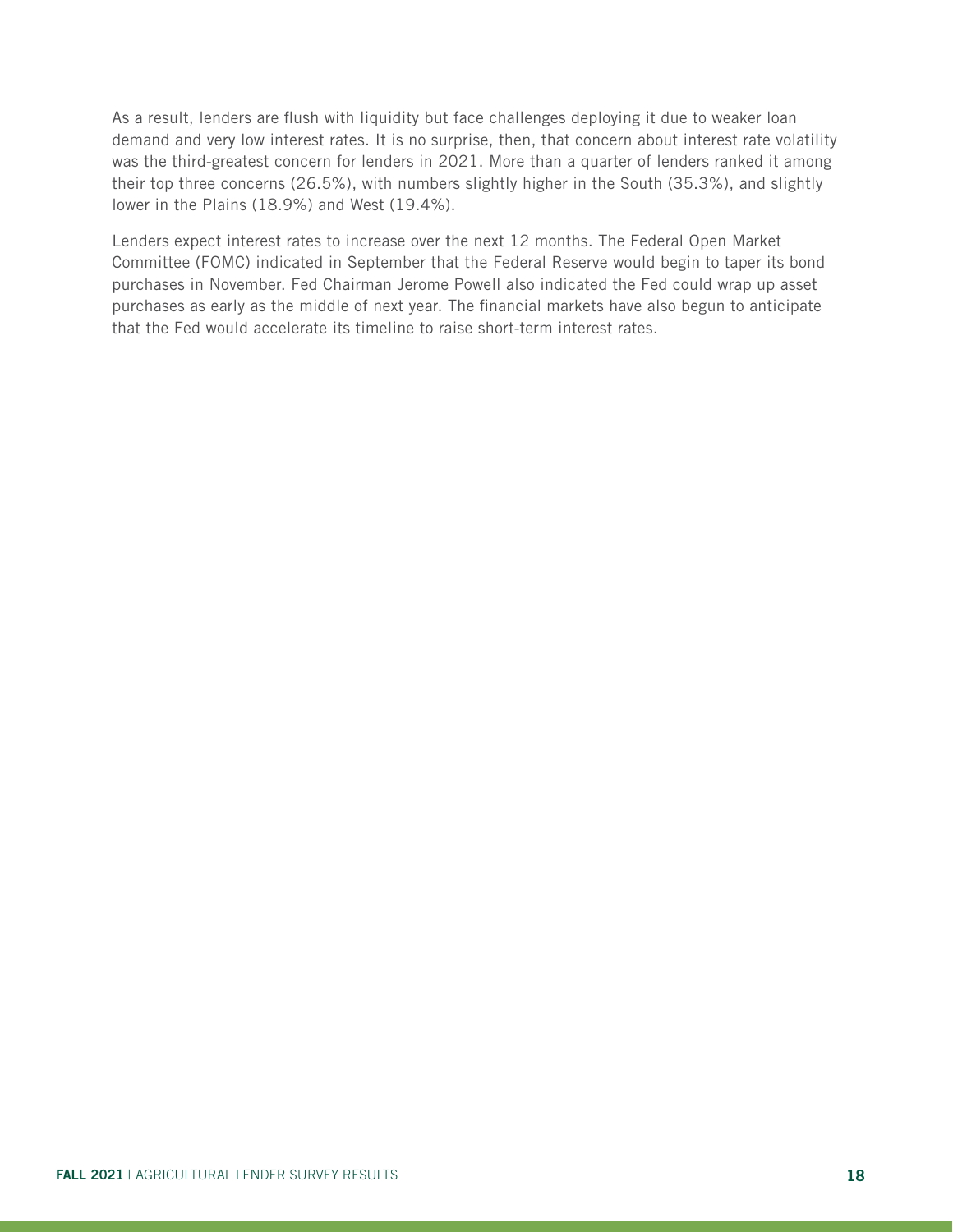# About the Survey Respondents

Nearly 450 agricultural lenders completed the ABA-Farmer Mac Agricultural Lender Survey in August. The responses came from a diverse set of institutions, ranging from those with under \$50 million in assets to those with more than \$1 billion in assets. Nearly three-fifths of the responses came from lenders at institutions with \$500 million or less in assets (58%). Regionally, the responses were somewhat concentrated in the Corn Belt and Plains (56% and 27%, respectively), which is expected, given the high proportion of agricultural production and lending that occurs in those states.



ABA Regions

Lender portfolios tended to be highly concentrated in grains and cattle, with some diversity by region. Respondents in the West and in Plains states reported a higher percentage of cattle than other regions. Lenders responding from the South reported a higher percentage of cotton and a relatively higher proportion of poultry and swine and other crops. These portfolio weights line up with regional productive capabilities.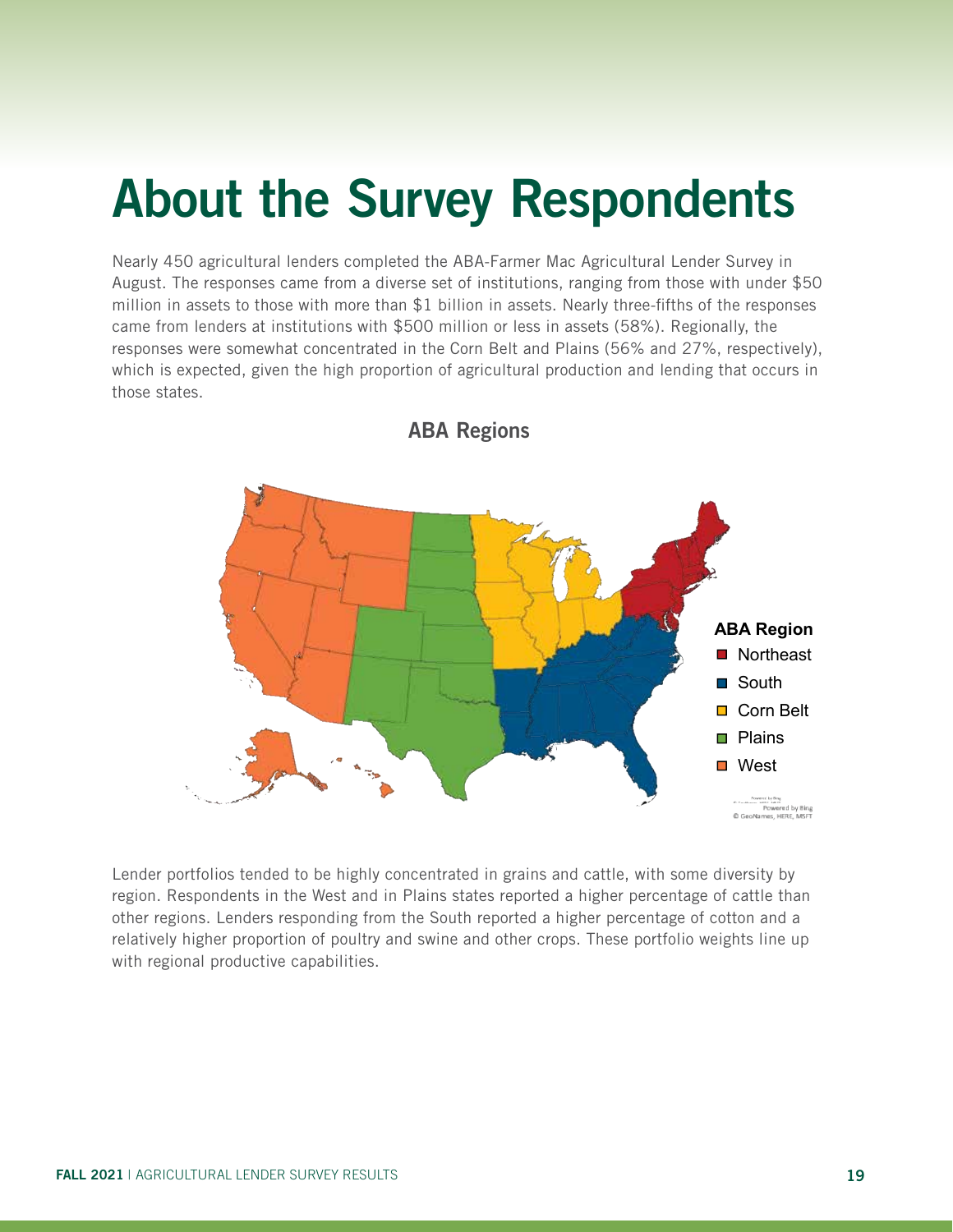

### Lender Portfolios Vary by Region Lender Portfolios Vary by Region

Source: ABA-Farmer Mac Agricultural Lenders Survey August 2021. Mean response to Q5: What percentage of your agricultural credit portfolio is in the following?

Survey respondents had a variety of roles at their respective institutions. The most common title or role reported was an agricultural loan officer (55%). Others reported senior executive roles, team managers, and credit officers.

#### 4.2% 5.3% 7.3% 12.0% 15.7% 55.5% 0% 10% 20% 30% 40% 50% 60% All Other Credit Officer Executive - CFO, COO, CAO Team Lead or Manager - Supervises/Manages a team of leaders and support staff President, Chief Executive Officer, Chairman - Responsible for direction and management of organization Ag Loan Officer - Responsible for generating loans and managing relationships

Survey Respondent Job Responsibilities

Source: ABA-Farmer Mac Agricultural Lenders Survey August 2021. Mean response to Q20: What is your role at your institution?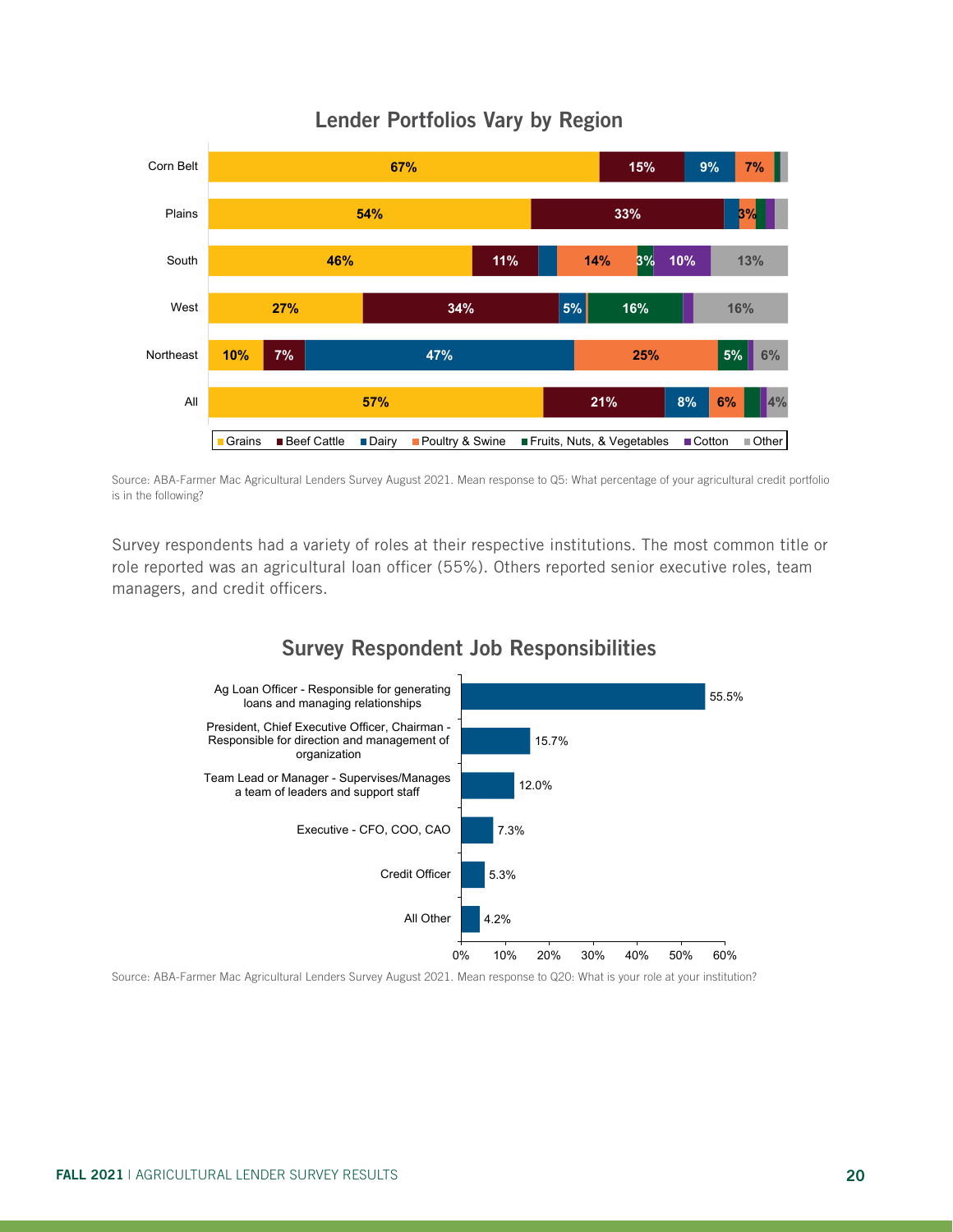### About ABA and Farmer Mac

The American Bankers Association is the voice of the nation's \$22.5 trillion banking industry, which is composed of small, regional, and large banks that together employ more than 2 million people, safeguard \$18 trillion in deposits, and extend nearly \$11 trillion in loans.

Farmer Mac is a vital part of the agricultural credit markets and was created to increase access to and reduce the cost of capital for the benefit of American agricultural and rural communities. As the nation's premier secondary market for agricultural credit, Farmer Mac provides financial solutions to a broad spectrum of the agricultural community, including agricultural lenders, agribusinesses, and other institutions that can benefit from access to flexible, low-cost financing and risk management tools. Farmer Mac's customers benefit from their low cost of funds, low overhead costs, and high operational efficiency. For more than three decades, Farmer Mac has been delivering the capital and commitment rural America deserves. Additional information about Farmer Mac is available on Farmer Mac's website at www.farmermac.com.

ABA and Farmer Mac have been working together for more than a decade to offer the financial and educational tools bankers need to serve their agricultural customers.